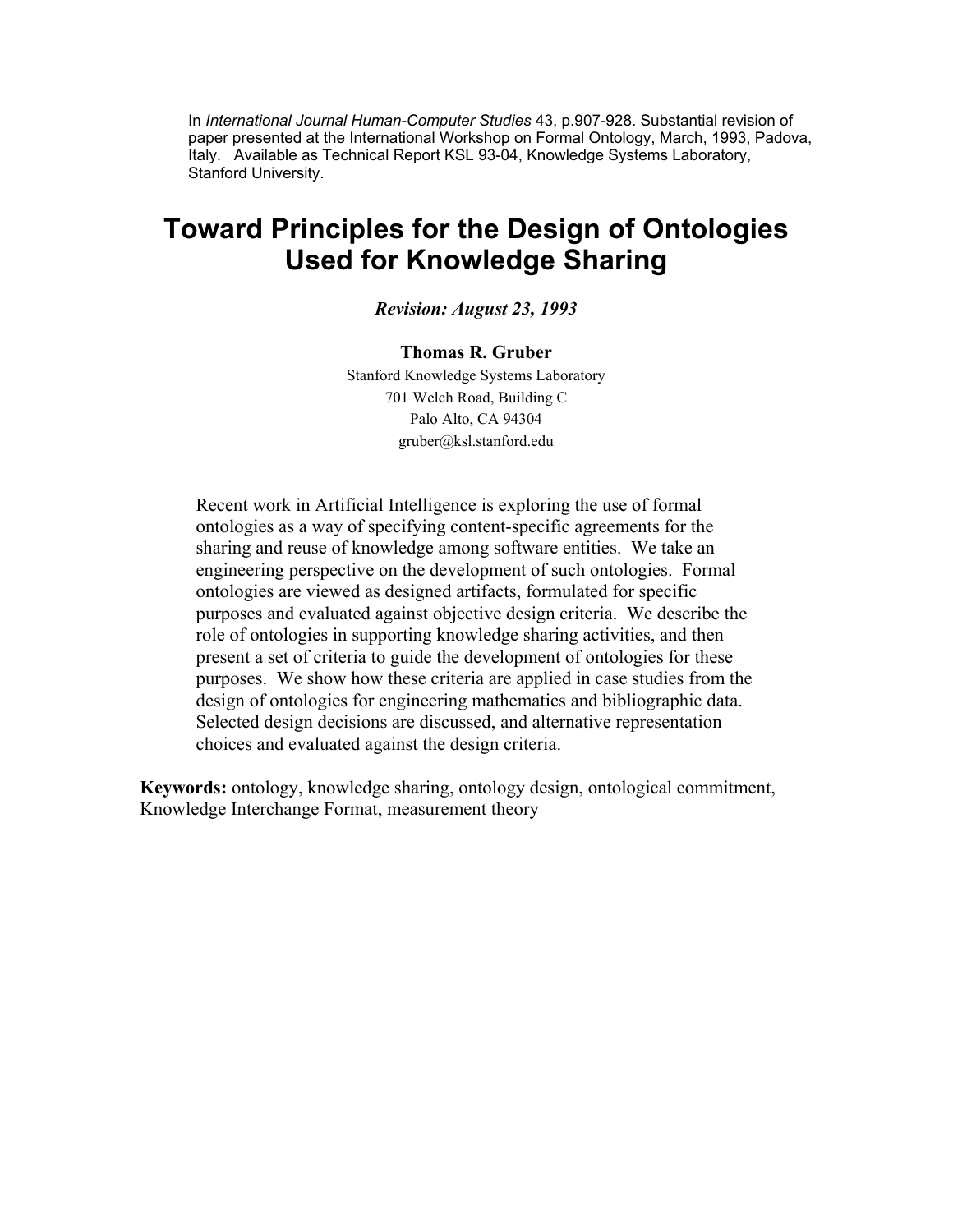### **1. Introduction**

Several technical problems stand in the way of shared, reusable knowledge-based software. Like conventional applications, knowledge-based systems are based on heterogeneous hardware platforms, programming languages, and network protocols. However, knowledge-based systems pose special requirements for interoperability. Such systems operate on and communicate using statements in a formal knowledge representation. They ask queries and give answers. They take "background knowledge" as an input. And as agents in a distributed AI environment, they negotiate and exchange knowledge. For such knowledge-level communication, we need conventions at three levels: representation language format, agent communication protocol, and specification of the content of shared knowledge. Proposals for standard knowledge representation formats (Fulton, 1992; Genesereth & Fikes, 1992; Morik, Causse, & Boswell, 1991) and agent communication languages (Finin et al., 1992) are independent of the content of knowledge being exchanged or communicated. For establishing agreements about knowledge, such as shared assumptions and models of the world, ontologies can play a software specification role (Gruber, 1991).

Current research is exploring the use of formal ontologies for specifying contentspecific agreements for a variety of knowledge-sharing activities (Allen & Lehrer, 1992; Cutkosky et al., 1993; Fikes, Cutkosky, Gruber, & van Baalen, 1991; Genesereth, 1992; Gruber, Tenenbaum, & Weber, 1992; Neches et al., 1991; Patil et al., 1992; Walther, Eriksson, & Musen, 1992). A long-term objective of such work is to enable libraries of reusable knowledge components and knowledge-based services that can be invoked over networks. We believe the success of these efforts depends on the development of an engineering discipline for ontology design, akin to software engineering for conventional software.

This paper is an analysis of design requirements for shared ontologies and a proposal for design criteria to guide the development of ontologies for knowledge-sharing purposes. Section 2 describes a usage model for ontologies in knowledge sharing. Section 3 proposes some design criteria based on the requirements of this usage model. Section 4 shows how these criteria are applied in ontologies designed explicitly for the purpose of knowledge sharing.

## **2. Ontologies as a specification mechanism**

A body of formally represented knowledge is based on a *conceptualization*: the objects, concepts, and other entities that are assumed to exist in some area of interest and the relationships that hold among them (Genesereth  $\&$  Nilsson, 1987). A conceptualization is an abstract, simplified view of the world that we wish to represent for some purpose. Every knowledge base, knowledge-based system, or knowledge-level agent is committed to some conceptualization, explicitly or implicitly.

An **ontology** is an explicit specification of a conceptualization. The term is borrowed from philosophy, where an Ontology is a systematic account of Existence. For AI systems, what "exists" is that which can be represented. When the knowledge of a domain is represented in a declarative formalism, the set of objects that can be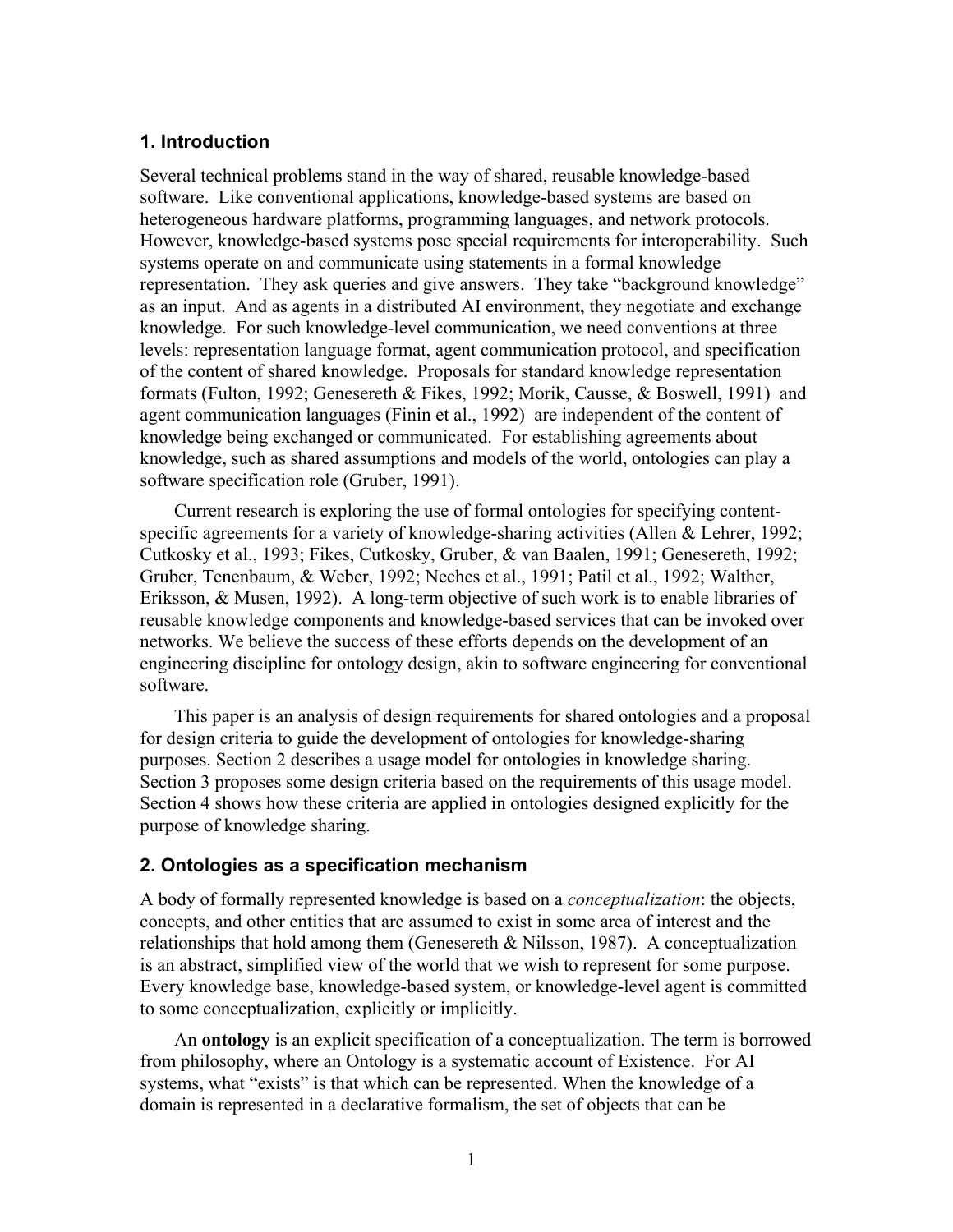represented is called the universe of discourse. This set of objects, and the describable relationships among them, are reflected in the representational vocabulary with which a knowledge-based program represents knowledge. Thus, in the context of AI, we can describe the ontology of a program by defining a set of representational terms. In such an ontology, definitions associate the names of entities in the universe of discourse (e.g., classes, relations, functions, or other objects) with human-readable text describing what the names mean, and formal axioms that constrain the interpretation and well-formed use of these terms. Formally, an ontology is the statement of a logical theory.[1](#page-2-0)

We use common ontologies to describe *ontological commitments* for a set of agents so that they can communicate about a domain of discourse without necessarily operating on a globally shared theory. We say that an agent **commits** to an ontology if its observable actions are consistent with the definitions in the ontology. The idea of ontological commitments is based on the *Knowledge-Level* perspective (Newell, 1982). The Knowledge Level is a level of description of the knowledge of an agent that is independent of the symbol-level representation used internally by the agent. Knowledge is attributed to agents by observing their actions; an agent "knows" something if it acts *as if* it had the information and is acting rationally to achieve its goals. The "actions" of agents—including knowledge base servers and knowledge-based systems—can be seen through a *tell and ask* functional interface (Levesque, 1984), where a client interacts with an agent by making logical assertions (tell), and posing queries (ask).

Pragmatically, a common ontology defines the vocabulary with which queries and assertions are exchanged among agents. Ontological commitments are agreements to use the shared vocabulary in a coherent and consistent manner. The agents sharing a vocabulary need not share a knowledge base; each knows things the other does not, and an agent that commits to an ontology is not required to answer all queries that can be formulated in the shared vocabulary.

In short, a commitment to a common ontology is a guarantee of consistency, but not completeness, with respect to queries and assertions using the vocabulary defined in the ontology.

## **3. Design criteria for ontologies**

 $\overline{a}$ 

Formal ontologies are *designed*. When we choose how to represent something in an ontology, we are making design decisions. To guide and evaluate our designs, we need objective criteria that are founded on the purpose of the resulting artifact, rather than based on *a priori* notions of naturalness or Truth. Here we propose a preliminary set of design criteria for ontologies whose purpose is knowledge sharing and interoperation among programs based on a shared conceptualization.

**1. Clarity:** An ontology should effectively communicate the intended meaning of defined terms. Definitions should be *objective.* While the motivation for defining a

<span id="page-2-0"></span><sup>1</sup>Ontologies are often equated with taxonomic hierarchies of classes, but class definitions, and the subsumption relation, but ontologies need not be limited to these forms. Ontologies are also not limited to *conservative definitions*, that is, definitions in the traditional logic sense that only introduce terminology and do not add any knowledge about the world (Enderton, 1972) . To specify a conceptualization one needs to state axioms that *do* constrain the possible interpretations for the defined terms.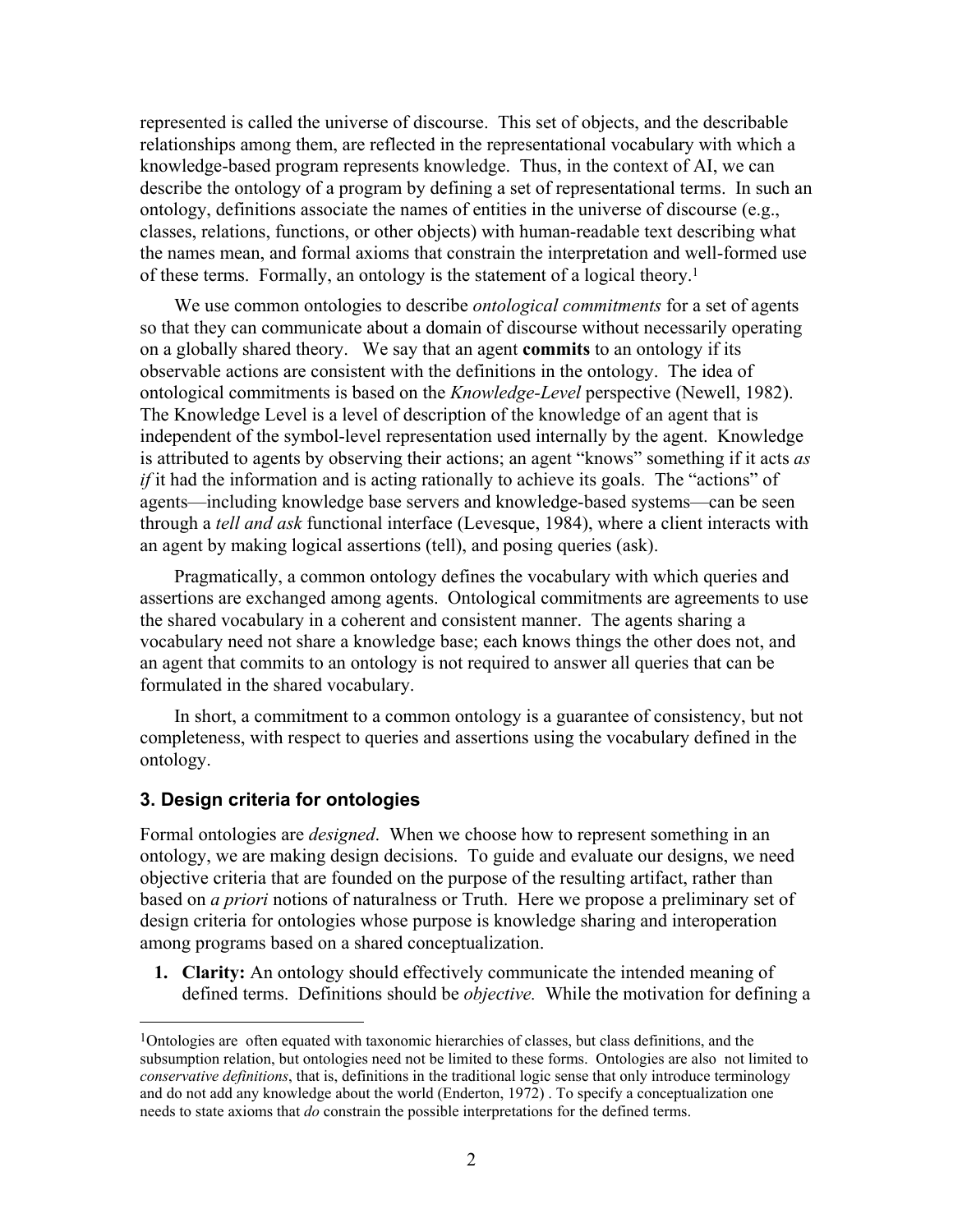concept might arise from social situations or computational requirements, the definition should be independent of social or computational context. *Formalism* is a means to this end. When a definition can be stated in logical axioms, it should be. Where possible, a *complete* definition (a predicate defined by necessary and sufficient conditions) is preferred over a partial definition (defined by only necessary or sufficient conditions). All definitions should be documented with natural language.

- **2. Coherence:** An ontology should be coherent: that is, it should sanction inferences that are consistent with the definitions. At the least, the defining axioms should be logically consistent. Coherence should also apply to the concepts that are defined informally, such as those described in natural language documentation and examples. If a sentence that can be inferred from the axioms contradicts a definition or example given informally, then the ontology is incoherent.
- **3. Extendibility:** An ontology should be designed to anticipate the uses of the shared vocabulary. It should offer a conceptual foundation for a range of anticipated tasks, and the representation should be crafted so that one can extend and specialize the ontology *monotonically*. In other words, one should be able to define new terms for special uses based on the existing vocabulary, in a way that does not require the revision of the existing definitions.
- **4. Minimal encoding bias:** The conceptualization should be specified at the knowledge level without depending on a particular symbol-level encoding. An *encoding bias* results when a representation choices are made purely for the convenience of notation or implementation. Encoding bias should be minimized, because knowledge-sharing agents may be implemented in different representation systems and styles of representation.
- **5. Minimal ontological commitment:** An ontology should require the minimal ontological commitment sufficient to support the intended knowledge sharing activities. An ontology should make as few claims as possible about the world being modeled, allowing the parties committed to the ontology freedom to specialize and instantiate the ontology as needed. Since ontological commitment is based on *consistent* use of *vocabulary*, ontological commitment can be minimized by specifying the weakest theory (allowing the most models) and defining only those terms that are essential to the communication of knowledge consistent with that theory.[2](#page-3-0)

# **Tradeoffs**

 $\overline{a}$ 

Ontology design, like most design problems, will require making tradeoffs among the criteria. However, the criteria are not inherently at odds. For example, in the interest of clarity, definitions should restrict the possible interpretations of terms. Minimizing ontological commitment, however, means specifying a weak theory, admitting many

<span id="page-3-0"></span><sup>&</sup>lt;sup>2</sup>An ontology serves a different purpose than a knowledge base, and therefore a different notion of representational adequacy (McCarthy & Hayes, 1969) applies. A shared ontology need only describe a vocabulary for talking about a domain, whereas a knowledge base may include the knowledge needed to solve a problem or answer arbitrary queries about a domain.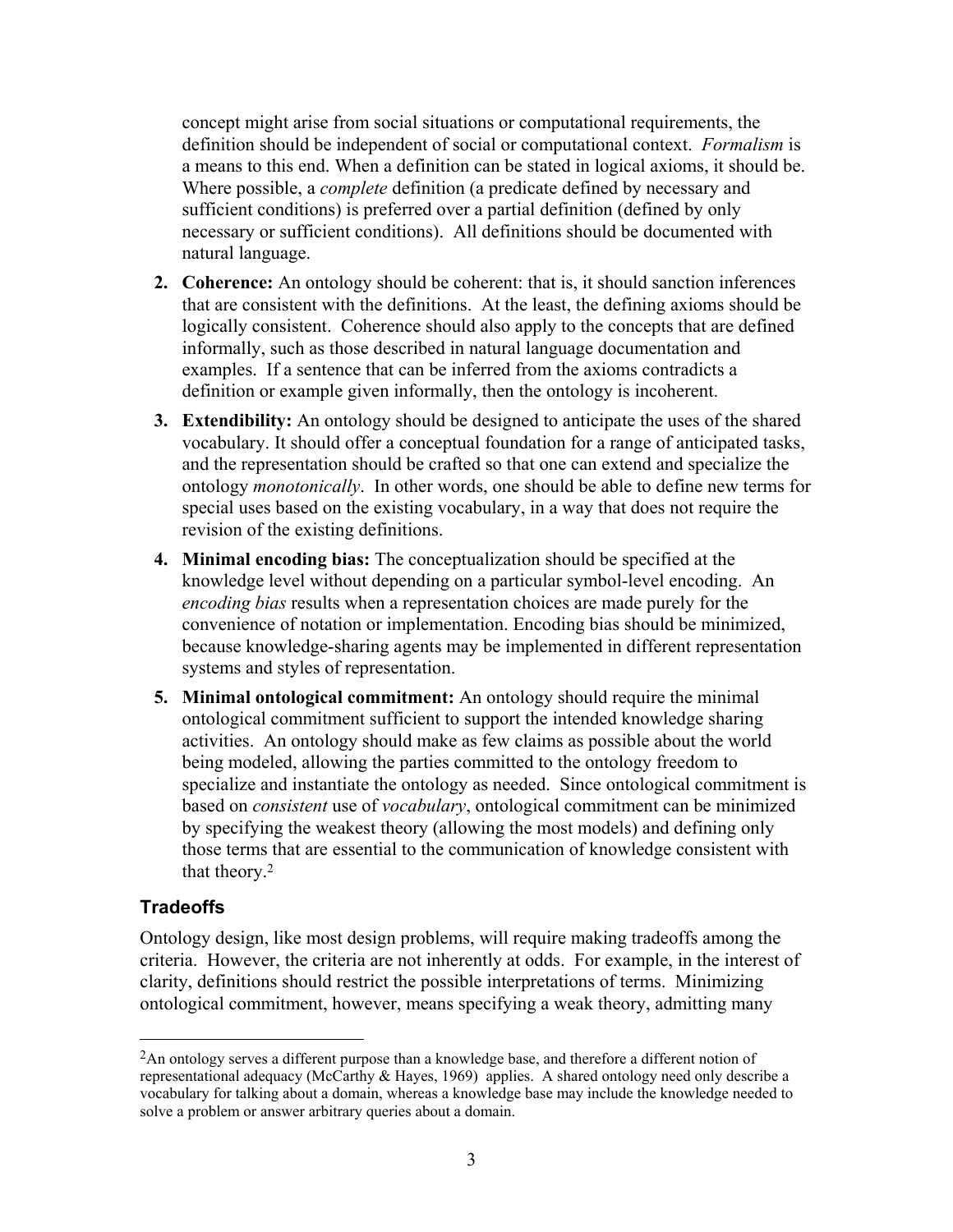possible models. These two goals are not in opposition. The clarity criterion talks about definitions of terms, whereas ontological commitment is about the conceptualization being described. Having decided that a distinction is worth making, one should give the tightest possible definition of it.

Another apparent contradiction is between extendibility and ontological commitment. An ontology that anticipates a range of tasks need not include vocabulary sufficient to express all the knowledge relevant to those tasks (requiring an increased commitment to that larger vocabulary). An extensible ontology may specify a very general theory, but include the representational machinery to define the required specializations.

Extendibility and ontological commitment both include a notion of sufficiency or adequacy. Since an ontology serves a different purpose than a knowledge base, the concept of *representational adequacy* (McCarthy & Hayes, 1969) differs. A shared ontology need only describe a vocabulary for talking about a domain, whereas a knowledge base may include the knowledge needed to solve a problem or answer arbitrary queries about a domain.

To see how these abstract criteria can be used guide ontology design, we will consider two case studies. In each, we will discuss selected design decisions, evaluating alternative representation choices against the proposed criteria.

# **4. Case studies in ontology design**

In this section we discuss the design of two ontologies. In conventional data modeling, one would define ontologies with data-type declarations or a database schema. Since we wish to write knowledge-level specifications, independent of particular data or programming languages, we use the knowledge interchange format KIF (Genesereth  $\&$ Fikes,  $1992$ <sup>3</sup> Each ontology defines a set of classes, relations, functions, and object constants for some domain of discourse, and includes an axiomatization to constrain the interpretation. The resulting language (the basic logic from KIF + the vocabulary and theory from the ontologies) is a domain-specific specification of a conceptualization.

# **4.1 A quick overview of KIF**

 $\overline{a}$ 

KIF is a prefix notation for predicate calculus with functional terms and equality. Free variables, which start with the prefix ?, are universally quantified. Material implication is indicated with the =>, <=, and <=> operators. Equality between terms is denoted by the = relation. The member relation indicates set-membership, and setof is the set construction operator. Relations are first-class objects in the universe of discourse, defined as sets of tuples. Relations are denoted by constants that serve as both predicate symbols and as terms denoting the relations as objects. Functions are a special case of relations, where a function of N arguments is equivalent to a relation of N+1 arguments whose last argument is the value of the function on the first N arguments. Classes are represented with unary relations. For example, the sentence  $(c \cdot q)$  means  $q$  is an

<span id="page-4-0"></span> $3$ To support development, we used a set of KIF-based analysis and translation tools provided by the Ontolingua system (Gruber, 1992; Gruber, 1993) .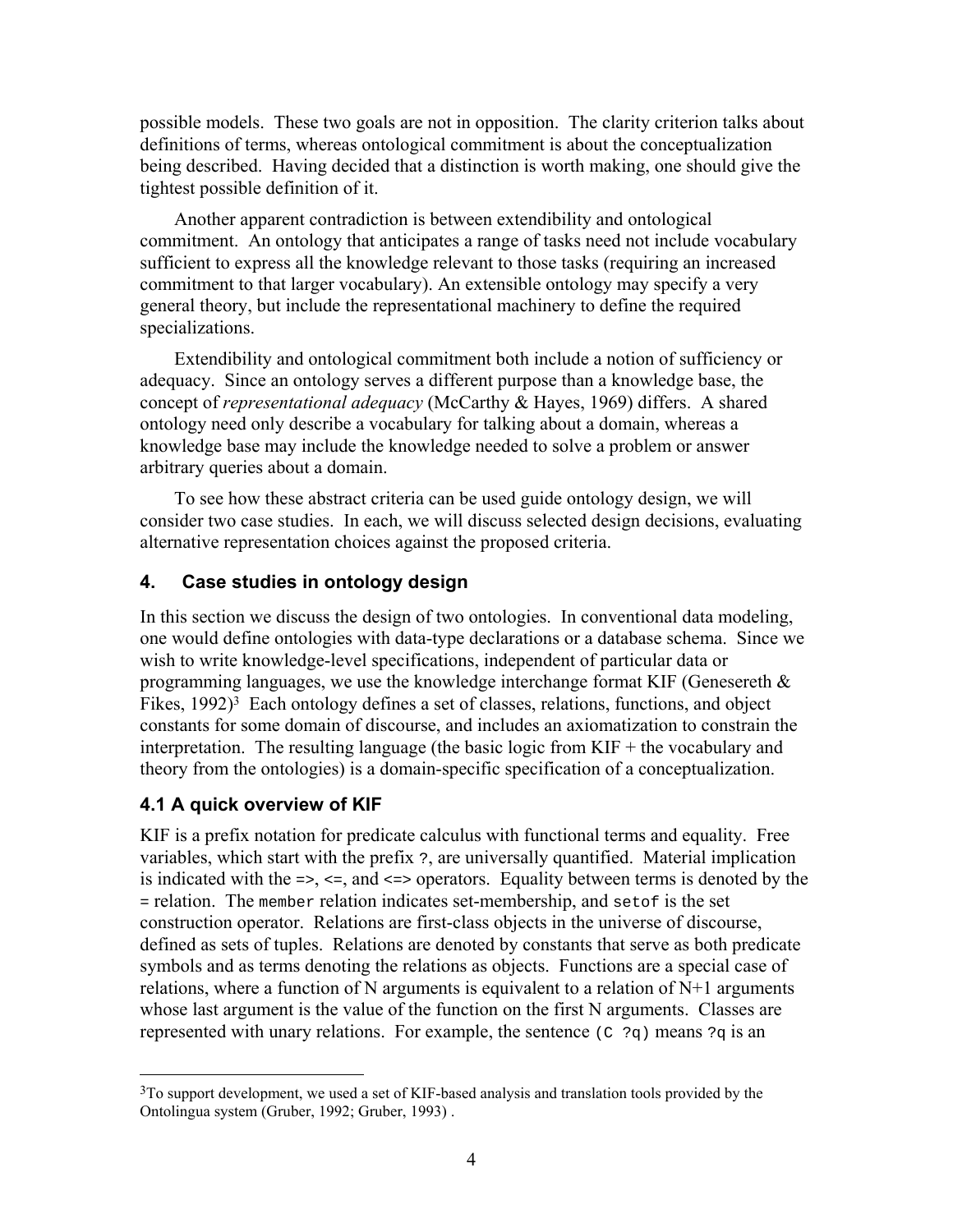instance of the class C. Definitions are given by the KIF definitional operators defrelation, deffunction, and defobject, which associate a relation, function, or object constant with the set of axioms that follow. In the style of Lisp syntax, case is not significant in constants and the text following a semicolon on the same line is ignored.

# **4.2 Case 1: Physical quantities, units of measure, and algebra for engineering models**

In the first case study, we consider the problem of representing mathematical models of engineered systems. Engineers use mathematical models, such as sets of equations, to analyze the behavior of physical systems. The conventional notations for formatting mathematical expressions in textbooks and the engineering literature usually implicit many of the details required to understand the equations. For instance, it is not clear from the expression  $f = kx+c$  which symbols are variables or constants; whether they represent numbers or quantities (e.g., forces, lengths); whether the numbers are reals or vectors; whether the quantities are static values, functions of time, or functions of time and space; and the units of measure assumed. The reader must interpret these notations using background knowledge and context.

To build libraries of reusable engineering models, it is important to have a notation based on a formal language with a well-defined, context-independent interpretation. For this purpose, Greg Olsen and I have developed a family of formal ontologies for engineering modeling. Our goal was to define the vocabulary and conceptual foundation necessary for sharing mathematical models of device behavior among computer programs. These ontologies can then be used as a language for communication among engineering tools in a distributed, heterogeneous environment (Gruber, Tenenbaum, & Weber, 1992; McGuire et al., 1992).

The most important concepts in the ontologies are *physical-quantity* (e.g., 3 meters, 80 kilometers/hour), *physical-dimension* (length, length/time), *unit-of-measure* (meters, kilometers/hour), *magnitudes* of various orders (scalars, vectors, tensors, and functions thereof), *algebras* for describing mathematical constraints (e.g., operators for products, sums, exponentiations, and derivatives), and the concepts at a *metalinguistic* level to describe mathematical expressions as objects in the universe of discourse (e.g., to reason about whether an expression is in closed form or to describe the dependent variables in system of equations).

We now focus on the representation of physical quantities in engineering models. Engineers often use the word "quantity" to refer to both the thing-in-the-world, such as the length of some segment of railway track (about 3 meters), and the thing-in-theequation, such as the parameter  $X$  in an equation model denoting the position of a car along the track. In the engineering ontologies, we distinguish these two notions. A physical-quantity is the extent of some property in the world independent of how it is represented or measured (e.g., the length that is 3 meters long). The symbol X is an expression that denotes a physical quantity. A representation of X is at the metalinguistic level, where parameters and equations in an engineering model are treated as special cases of terms and sentences in the logic. The treatment of the metalinguistic level is beyond the scope of this paper, so we will concentrate on the object level representation of physical-quantity.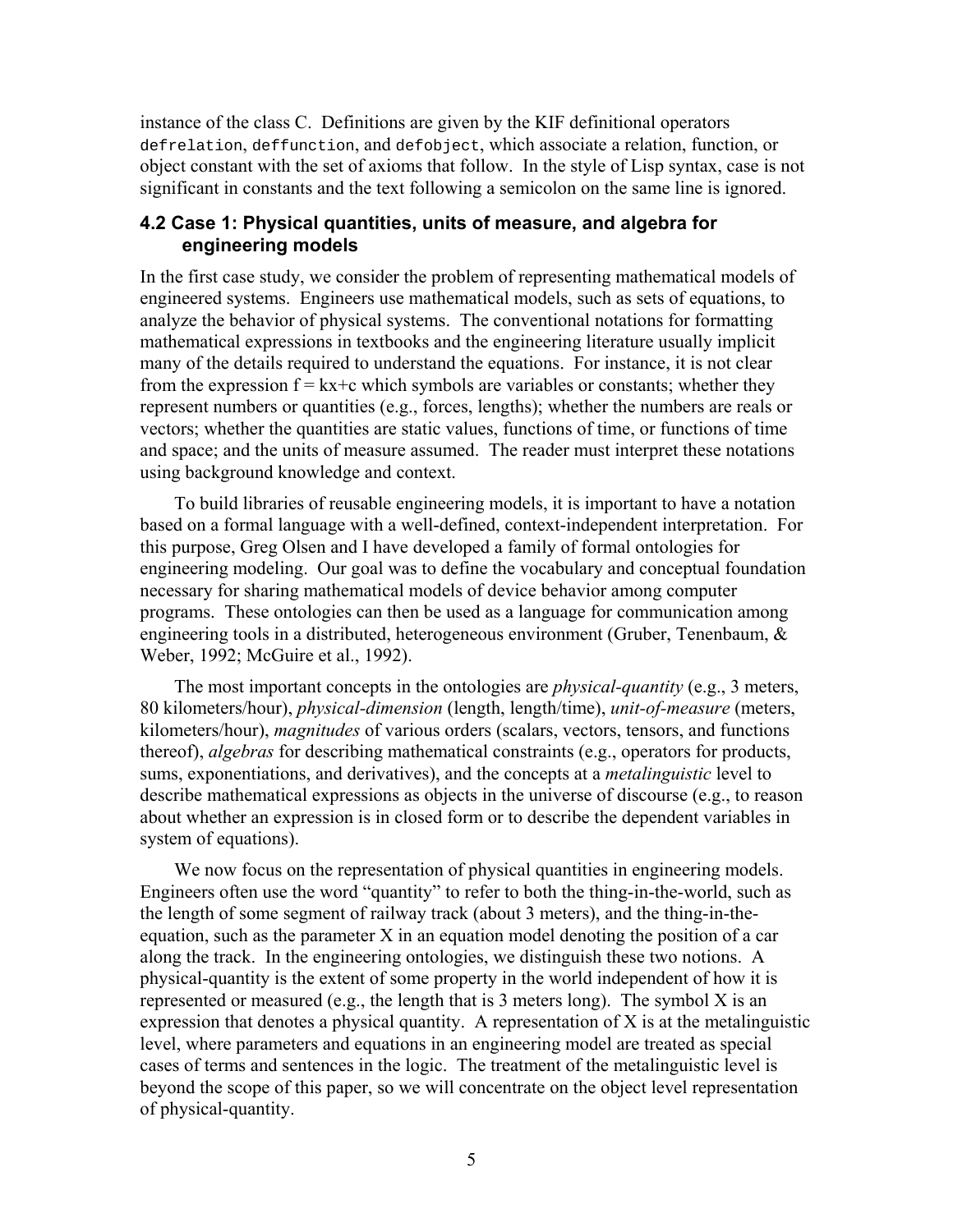# **Version 1**

Consider a straw-man proposal, which we will criticize and revise. We will start with a straightforward definition of a physical quantity: a pair comprising a number and a unit of measure. The KIF form below defines a physical-quantity as an object consisting of a magnitude and a unit, which are given by the unary functions quantity.magnitude and quantity.unit. The definition says that the magnitude of a physical quantity must exist<sup>4</sup> and be of type  $\delta$  double-float and its unit must be a member of the standard set of units. These constraints are analogous to slot value restrictions in object-centered languages. Since the definition is an if-and-only-if  $(\le)$  condition, it also says that every pair of such magnitudes and units defines a quantity.

```
(defrelation PHYSICAL-QUANTITY 
   (<=> (PHYSICAL-QUANTITY ?q) 
        (and (defined (quantity.magnitude ?q)) 
              (double-float (quantity.magnitude ?q)) 
            (defined (quantity.unit ?q))
             (member (quantity.unit ?q) 
                      (setof meter second kilogram 
                             ampere kelvin mole candela)))
```
Physical-quantity is a class (i.e., a unary relation that holds over instances of the class). For describing individual instances of the class, we define a constructor function called the-quantity. The term expression (the-quantity ?m ?u) denotes a physical quantity ?q whose magnitude is ?m and unit is ?u.

```
(deffunction THE-QUANTITY 
  (<=> (and (defined (THE-QUANTITY ?m ?u)) 
            ( = (THE-QUANTITY  ?m ?u) ?q)) (and (physical-quantity ?q) 
             (= (quantity.magnitude ?q) ?m) 
            ( = (quantity.unit ?q) ?u)))
```
The definition of physical-quantity already stated that all quantities are determined by the values of their magnitudes and units; this definition simply adds vocabulary to be able to denote a specific quantity with a term. For example, the following states that X is the quantity 3 meters, where meter is one of the possible units of measure.

(= X (the-quantity 3 meter))

## **Analysis**

1

Our original proposal satisfies some of the design criteria for ontologies. The definition of physical-quantity is specified declaratively—its meaning is independent of any program. It is internally consistent, and simple enough to be clear. However, it falls short on some of the other criteria. First, the double-float constraint, while familiar to data definitions, is a specification of the *precision* of the encoding of numbers rather than the concept of physical quantities. This is an instance of **encoding bias** because it reflects an implementation detail (bits of precision) rather than the knowledge-level commitments of

<span id="page-6-0"></span> $4$ In KIF, functions may be partial (only defined for some arguments). The predicate defined is used to indicate that a function has a value for a particular sequence of arguments. In relational terminology, (defined (f  $\times$ )) implies that there exists a *y* such that, for the function *F* viewed as a binary relation, F(*x, y*) holds. In slot-value terminology, it means that slot *f* has exactly one value on object x.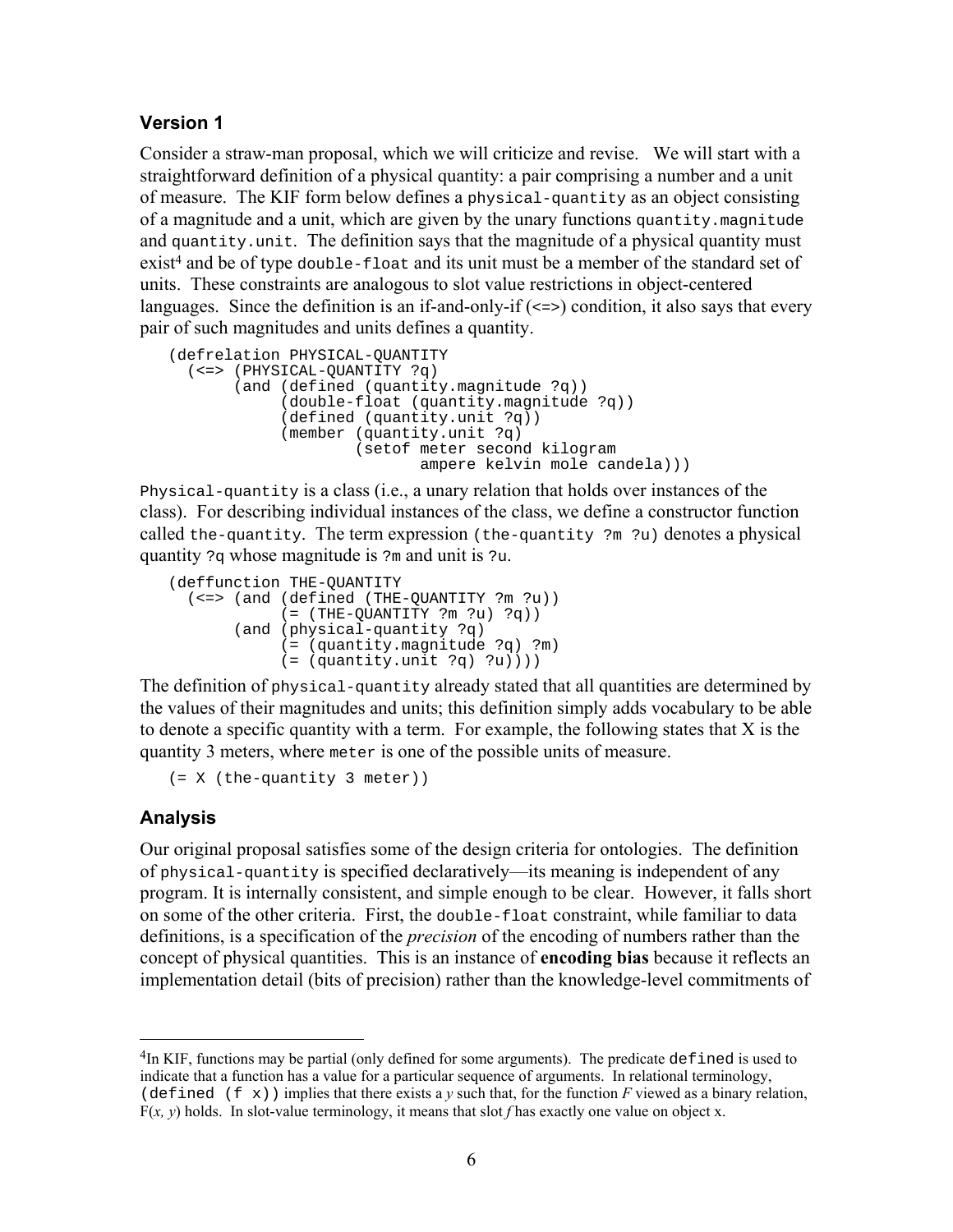parties to the ontology. It would be better to say that the magnitude of such a quantity is a real number, acknowledging that all computer programs must approximate the reals.<sup>[5](#page-7-0)</sup>

Second, the concept of units of measure is defined as a set of possible values for the quantity.unit function. This is also a specification of the **encoding** rather than the world, although it is not as obvious as the double-float vs. real-number example. What we mean by physical quantity does not depend on a commitment to a particular set of units. Therefore, the set of possible units should not be part of the definition of physicalquantity.

Third, fixing the set of possible units is a limit on **extendibility**. The world has many standards for units of measure, and the purposes of this ontology (sharing engineering models and theories across people, domains, and tools) do not sanction a preference for one standard. Therefore, the ontology should allow for the definition of alternate sets of units, and a way to relate them to existing units.

#### **Version 2**

 $\overline{a}$ 

Consider how we could modify the initial proposal to remove these inadequacies. First, we can reformulate the definition of physical-quantity so that the concepts of magnitude and unit of measure are made explicit as independent classes, magnitude and unit-ofmeasure.

```
(defrelation PHYSICAL-QUANTITY 
   (<=> (PHYSICAL-QUANTITY ?q) 
        (and (defined (quantity.magnitude ?q)) 
            (magnitude (quantity.magnitude ?q))
              (defined (quantity.unit ?q)) 
            (unit-of-measure (quantity.unit ?q))))))
```
Now we can define the class magnitude to include the class of all real numbers, rather than the class of numbers encodable in floating point format. The class realnumber comes from KIF's number ontology.

```
(defrelation MAGNITUDE 
  (<= (MAGNITUDE ?x)
       (real-number ?x)))
```
Note that the definition above is *incomplete*. A complete definition of a relation includes necessary and sufficient conditions for the relation to hold. The definition above gives sufficient conditions for being a member of the class—that all real numbers are magnitudes—but not necessary conditions. This is done in anticipation that there will be other sorts of magnitudes in engineering models.

The complete family of engineering math ontologies includes separate theories for vector and tensor quantities. These specialized theories inherit from parent theories all the above axioms about quantities and magnitudes, and add axioms stating that vectors and tensors are also magnitudes.

Decoupling the ontologies in this way helps to minimize **ontological commitment**. An agent can commit to the basic theory of real-valued quantities without any

<span id="page-7-0"></span><sup>5</sup>For sharing knowledge about discrete approximation, such as theories of error bounds on numeric computation, axioms about precision could be written without encoding bias.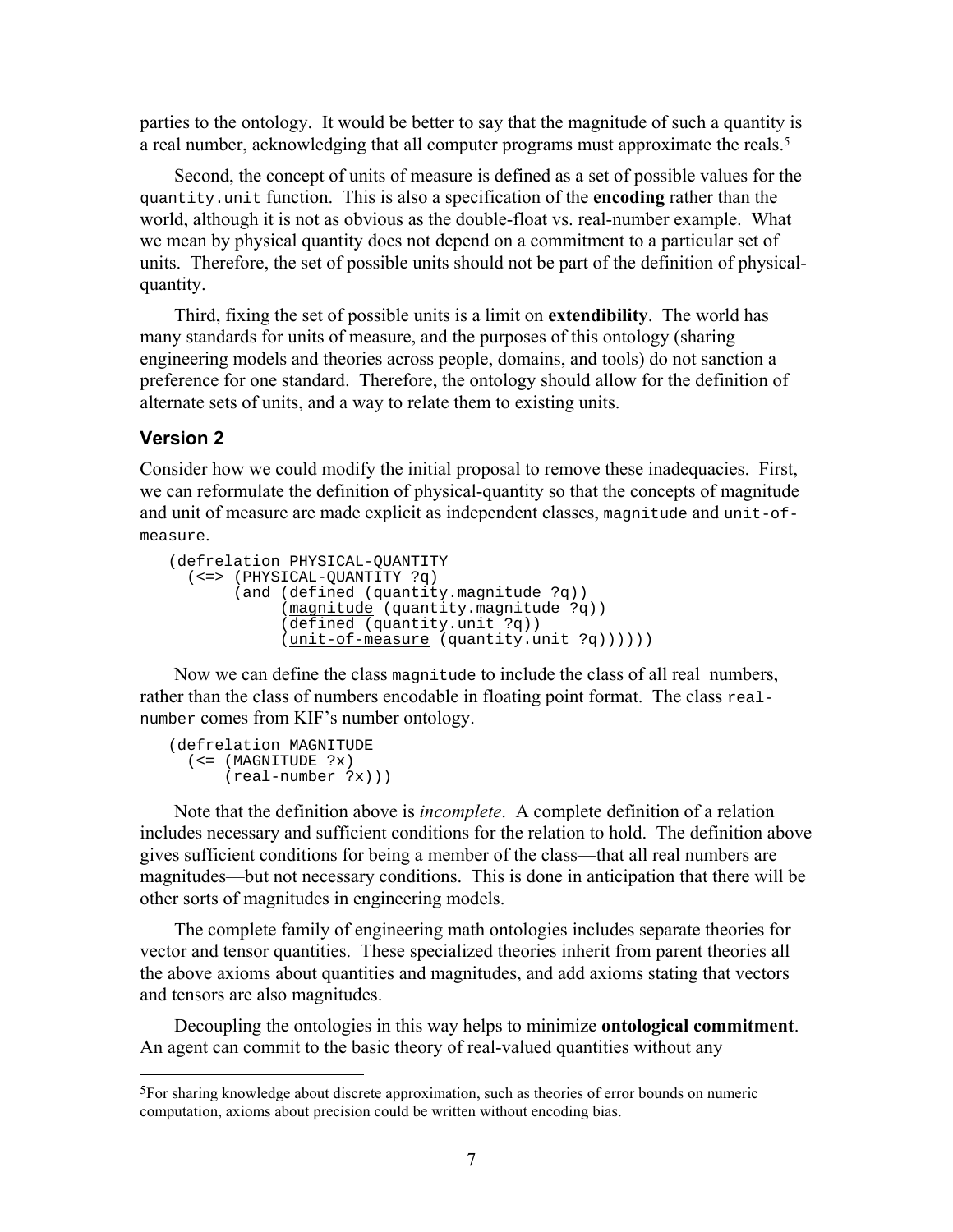commitment to higher order magnitudes. The rationale for minimizing commitment is the assumption that greater commitment implies a more complex agent.

To accommodate alternate sets of units, we define a class for units of measure, and provide vocabulary with which to define new units. We start with a class called unitof-measure, which is a *primitive*[.6](#page-8-0)

```
(defrelation UNIT-OF-MEASURE 
   (class UNIT-OF-MEASURE))
```
 $\overline{a}$ 

To allow the user to extend the set of units we define a basis set called basic-unit (a subclass of unit-of-measure) and operators called unit<sup>\*</sup> and unit<sup>\*</sup> for building new units from existing ones. Unit  $*$  is analogous to multiplication and unit  $*$  is analogous to exponentiation to a real power.<sup>7</sup> In an engineering equation, if two quantities are multiplied, their product can be expressed as the quantity whose magnitude is the arithmetic product of the magnitudes of the quantities and whose unit of measure is the unit<sup>\*</sup> of the units of the two quantities. The analogous relationship holds for exponentiation, which introduces division through negative exponents.

```
(defrelation BASIC-UNIT<br>(=> (BASIC-UNIT ?u)
                                 ; basic units are distinguished
       (unit-of-measure ?u))) ; units of measure 
(deffunction UNIT* 
   ; Unit* maps all pairs of units to units 
   (=> (and (unit-of-measure ?u1) 
             (unit-of-measure ?u2)) 
       (and (defined (UNIT* ?u1 ?u2)) 
             (unit-of-measure (UNIT* ?u1 ?u2)))) 
   ; It is commutative 
  ( = ( UNIT* ?u1 ?u2) ( UNIT* ?u2 ?u1) ) ; It is associative 
   (= (UNIT* ?u1 (UNIT* ?u2 ?u3)) 
      (UNIT* (UNIT* ?u1 ?u2) ?u3)))
```
<span id="page-8-0"></span> $6A$  primitive term is one for which we are not able to give a complete axiomatic definition. We must rely on textual documentation and a background of knowledge shared with the reader to convey the meanings of primitives. Technically, all terms with incomplete definitions are primitives. Some, like magnitude can be strengthened with further conditions to become complete (e.g., magnitude could be made equivalent to real-number). Others, like unit-of-measure, must get their meaning from human interpretation (the meter is a unit of measure purely by convention).

<span id="page-8-1"></span> $7$ In a later revision of the physical quantities theory, we defined units as special cases of quantities. We also included real numbers as quantities with an identity dimension. Since quantities became a generalization of numbers, we extended KIF's \* and expt functions with polymorphic definitions for each subclass of quantities, including units of measure. This allowed us to eliminate unit\* and unit\*, and substitute \* and expt throughout. In this formulation, the-quantity reduces to \*.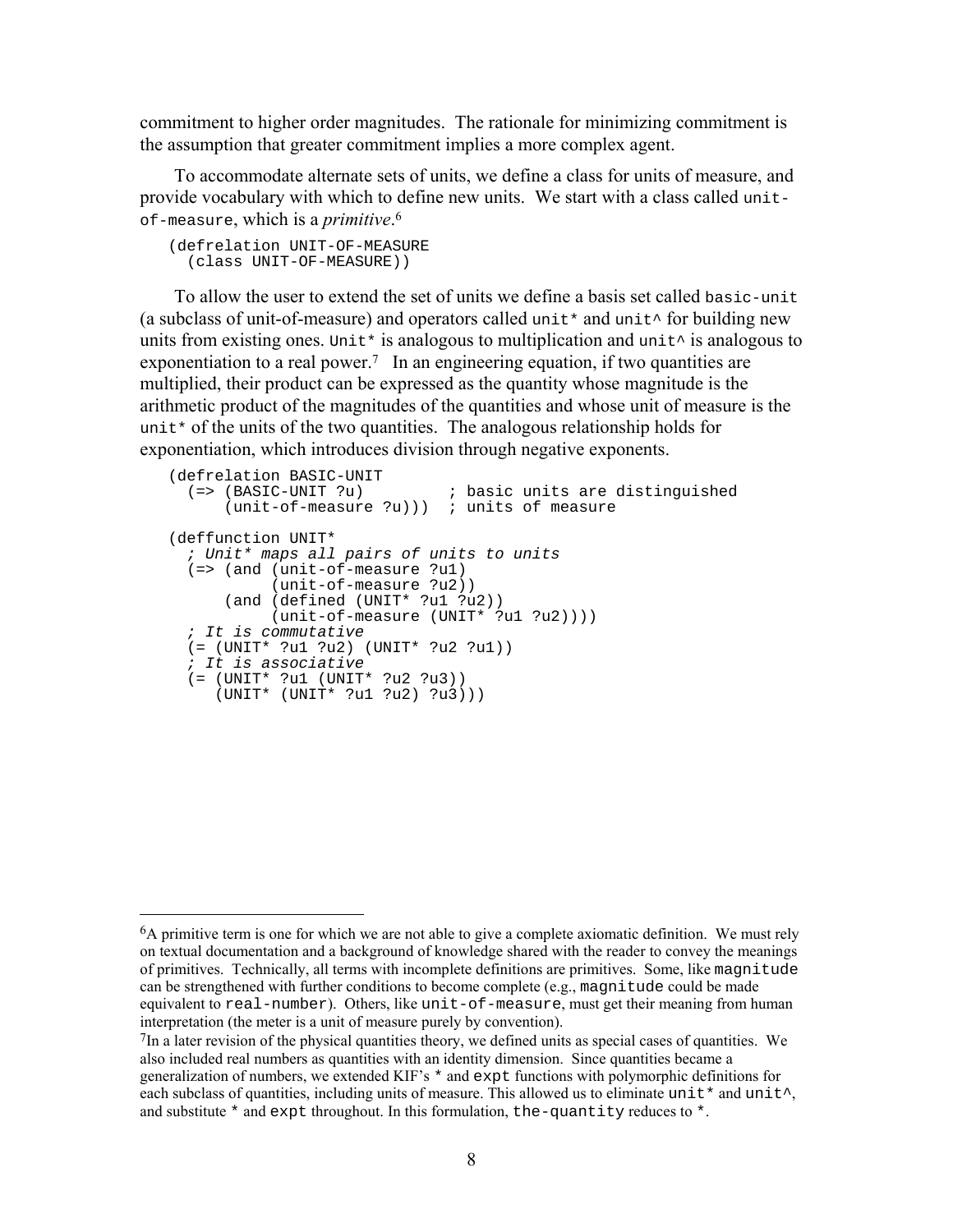```
(deffunction UNIT^ 
   ; Unit^ maps all units and reals to units 
   (=> (and (unit-of-measure ?u) 
             (real-number ?r)) 
        (and (defined (UNIT^ ?u ?r)) 
             (unit-of-measure (UNIT^ ?u ?r)))) 
   ; It has the algebraic properties of exponentiation
  ( = ( UNIT<sup>\land</sup> ?u 1)<sup>\degree</sup> ?u )( = (unit* (UNIT^ ?u ?r1) (UNIT^ ?u ?r2))
     (UNIT^2 ?u (+ ?r1 ?r2)))
  ( = (UNIT<sup>^</sup> (unit<sup>*</sup> ?u1 ?u2) ?r)
      (unit* (UNIT^ ?u1 ?r) (UNIT^ ?u2 ?r)))
```
For example, one can define meters as a basic-unit for length and seconds as a basic unit for time. We then define a unit for velocity called meters/second using the combination operators. We can use this new unit to denote a specific quantity of velocity.

```
(defobject METER 
   (basic-unit METER)) 
(defobject SECOND 
   (basic-unit SECOND)) 
(defobject METER/SECOND 
   (= METER/SECOND 
     (\text{unit* meter } (\text{unit* second } -1))))(= REAL-FAST (the-quantity 10000 meter/second))
```
#### **Analysis of Version 2**

This new axiomatization of quantities, magnitudes, and units is extensible, but it turns out to be **incoherent**. Six feet and two yards are both descriptions of the same length, but if we use the definition above for physical quantities, treating them as pairs of magnitudes and units, then <6 feet> and <2 yards> are *not* the same quantity! This is easily proved: If

```
(= (quantity.unit (the-quantity 6 foot)) foot) 
      (= (quantity.unit (the-quantity 2 yard) yard) 
and 
   (not (= foot yard)) 
then 
   (not (= (the-quantity 6 foot) (the-quantity 2 yard))).
```
This conclusion is consistent with (and follows from) the axiomatic definitions. However, in our conceptualization, these quantities are lengths in the world, independent of how they are measured. Thus 6 feet and 2 yards *should* be equal, and our proof has revealed a problem. If the representation allows one to infer something that is not true in the conceptualization then the ontology is incoherent[.8](#page-9-0)

#### **Version 3**

 $\overline{a}$ 

<span id="page-9-0"></span><sup>8</sup>Of course we have no means of mechanically verifying coherence with the conceptualization. We do have means of deriving consequences of the axioms, which we must interpret with respect to the intended conceptualization.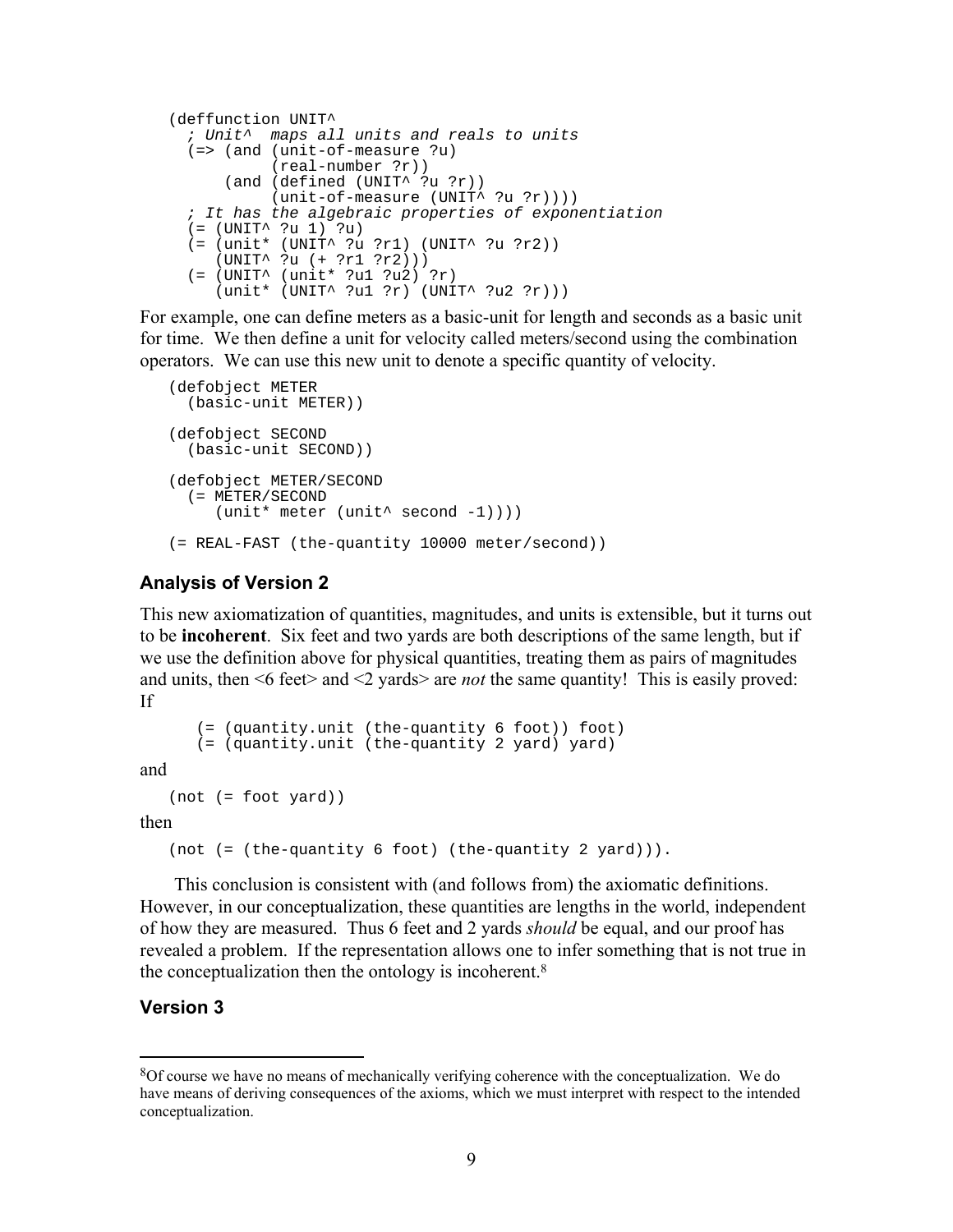The original representation for quantities as aggregates with magnitude and unit components reflects a style encouraged by object-oriented data modeling techniques. Objects are entities whose state is given by instance variables or methods. One can imagine implementing quantities as tuples of numbers and units. But in this domain, this image led us astray. If we abstract away from the implementation, we can solve the problem of equivalent quantities by changing the definitions of the functions that relate quantities to magnitudes and units. In the next version, we say that the magnitude of a quantity depends on the unit in which it is requested. This dependency is reflected in the definition below, in which quantity.magnitude becomes a binary function that maps quantities *and* units to magnitudes. With this definition, we avoid the incoherence; it is possible for two quantities specified in different units to be equal.

```
(deffunction QUANTITY.MAGNITUDE 
   (=> (and (defined (QUANTITY.MAGNITUDE ?q ?u)) 
            (= (QUANTITY.MAGNITUDE ?q ?u) ?m)) 
       (and (physical-quantity ?q) 
            (unit-of-measure ?u) 
            (magnitude ?m))))
```
So far we have provided a formal mechanism to describe new units and physical quantities, but have not said enough about the semantics of quantities with respect to units and other quantities. This is an issue of **clarity**. Can any combination of quantities be compared on magnitudes, or added? Which units make sense for which quantities? How is 1000 meter/second like 1 mile/hour but unlike 6 meters? The missing link is the notion of *physical dimension*. Length, time, and velocity are physical dimensions. Both units and physical quantities are associated with physical dimensions, and the units used to specify a quantity must be of the same dimension as the quantity. Only quantities of the same dimension can be added or compared.

We can define a primitive class called physical-dimension (e.g., length, velocity), and say that a unit-of-measure must be associated with a single physical dimension. The definition of unit-of-measure below states the latter constraint with a total functional mapping (via the function unit.dimension) from units to physical dimensions.

```
(defrelation PHYSICAL-DIMENSION 
   (class PHYSICAL-DIMENSION)) 
(defrelation UNIT-OF-MEASURE 
   (=> (UNIT-OF-MEASURE ?u) 
      (and (defined (unit.dimension ?u)) 
           (physical-dimension (unit.dimension ?u)))))
```
Similarly, we can define the function quantity.dimension mapping all quantities to their dimensions.

```
(deffunction QUANTITY.DIMENSION 
   (=> (physical-quantity ?q) 
       (and (defined (QUANTITY.DIMENSION ?q)) 
            (physical-dimension (QUANTITY.DIMENSION ?q)))))
```
We now have a notion of "compatibility" among quantities and units (i.e., equal dimensions). We can specify this by strengthening the definition of the function quantity.magnitude, adding the constraint (underlined below) that the dimensions of the quantity and unit must be the same.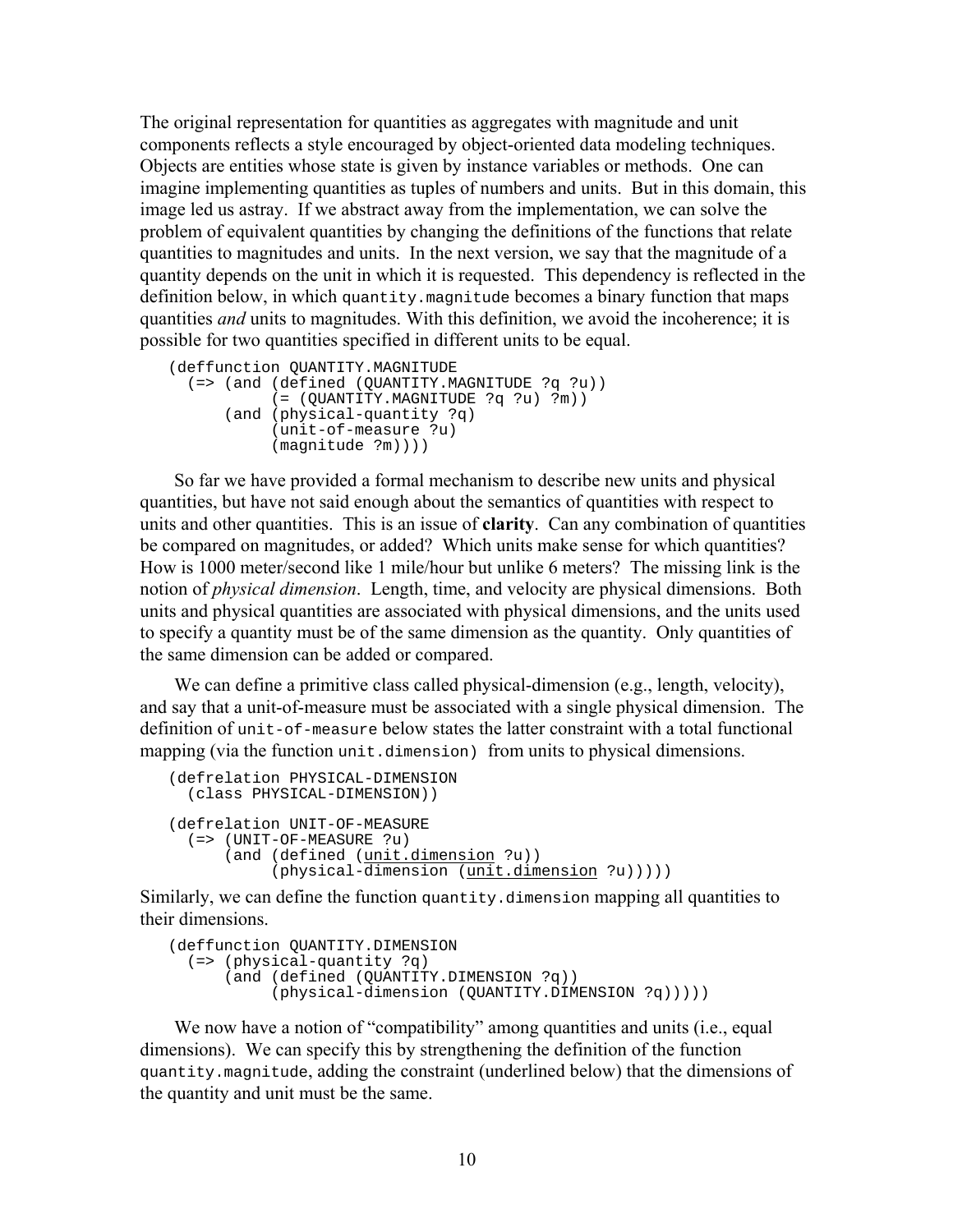```
(deffunction QUANTITY.MAGNITUDE 
   (=> (and (defined (QUANTITY.MAGNITUDE ?q ?u)) 
            (= (QUANTITY.MAGNITUDE ?q ?u) ?m)) 
       (and (physical-quantity ?q) 
            (unit-of-measure ?u) 
            (magnitude ?m) 
           (= (quantity.dimension ?q)
              (unit.dimension ?u)))))
```
By introducing the concept of physical dimension, we have been able to add more axiomatic constraints to the definitions (increasing clarity) without changing the ontological commitment. It doesn't make any sense to ask for the magnitude of a length in seconds; these constraints just make this understanding explicit.

One final extension of the ontology *does* increase the ontological commitment, but is consistent with the existing definitions and makes the theory more useful for sharing engineering models. In the extension, we say that the magnitudes of any two quantities of the same dimension can be compared, regardless of the units in which they were originally specified. We can state this formally by making the function quantity.magnitude total for all quantities and units of the same dimension, adding another axiom to the definition of quantity.magnitude.

```
(deffunction QUANTITY.MAGNITUDE 
   (=> (and (defined (QUANTITY.MAGNITUDE ?q ?u)) 
            (= (QUANTITY.MAGNITUDE ?q ?u) ?m)) 
       (and (physical-quantity ?q) 
            (unit-of-measure ?u) 
            (magnitude ?m) 
            (= (quantity.dimension ?q) 
               (unit.dimension ?u))))) 
  (=> (and (quantity ?q)
           (unit-of-measure ?u)
           (= (quantity.dimension ?q)
              (unit.dimension ?u)))
      (defined (QUANTITY.MAGNITUDE ?q ?u)))
```
Without this axiom, the definition of quantity.magnitude only stipulates necessary conditions—domain and range constraints that must hold whenever the function is defined.

The practical consequence of this commitment is that unit conversion is now possible. Given any quantity  $q<sub>q</sub>$ , originally specified in unit  $q<sub>u</sub>$ , there is a magnitude  $q<sub>m</sub> =$ (quantity.magnitude ?q ?m). From the previous axiom, for any other unit ?u2 of the same dimension we can expect there to exist a magnitude  $2m^2 = (quantity.\text{magnitude})$ ?q ?u2). Thus, quantity.magnitude provides the vocabulary for unit conversion.

Based on this ontology, Yves Peligry of the Stanford Knowledge Systems Lab has written an agent that can perform unit conversion operations. It commits to the physical quantities ontology, and answers queries in KIF using the vocabulary from the ontology. It gets its information about the dimensions and relative magnitudes of various units by reading other ontologies containing unit definitions. The unit ontologies describe *systems* of units in which some dimensions are fundamental, with standard units, and the rest are composed using multiplication and exponentiation operators. For example, one such ontology specifies the standard SI system of units (Halliday  $\&$  Resnick, 1978). Given such an ontology, the agent can determine whether the provided unit definitions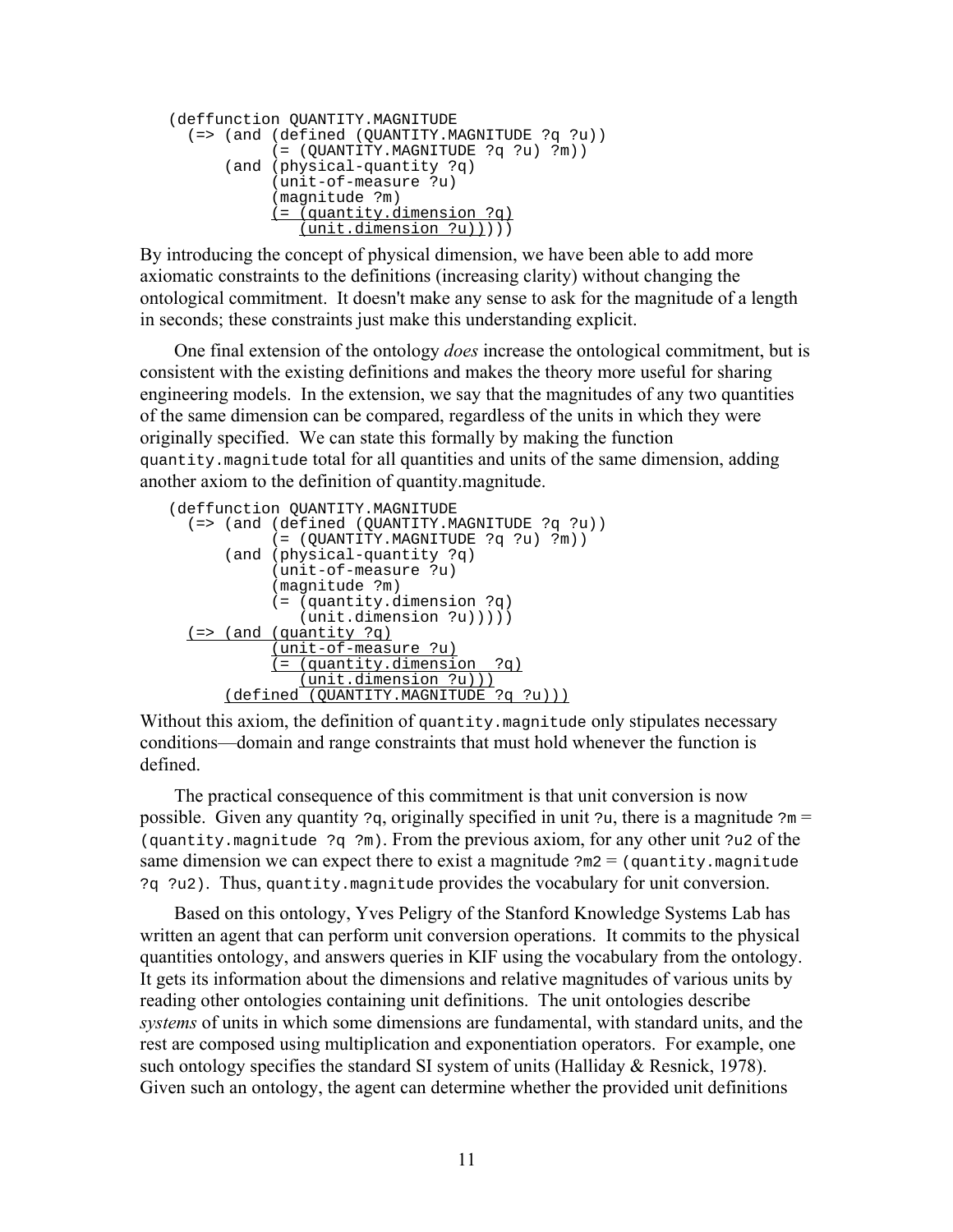are sufficient to compute the magnitude of any quantity given in one unit in terms of another. Then, given a query of the form

(evaluate (quantity.magnitude quantity-expression unit-expression)) the agent can return the appropriate magnitude.

This is an example of using an ontology for agent interoperation. The ontology provides the *vocabulary* from which to construct such queries, and the semantics so that two agents can agree on what makes sense in a given vocabulary. In this case, the agents can agree about which quantity expressions and term expressions denote quantities and units, and when they are given as arguments to the quantity.magnitude function, that the magnitude exists. These agreements establish a basis for agent discourse.

Separating the core ontology about quantities and units from the specific conventions for systems of units minimizes the **ontological commitment** of participating agents. While they all need to commit to the core theory, they can commit to differing standards of measure. Since commitment to an ontology does not require completeness of inference, agents can "understand" the conditions under which a value exists (e.g., a magnitude in some unknown unit) without knowing how to compute the value. This makes it possible to capitalize on the services of "mediator" agents (Wiederhold, 1992) to translate between agents. In this case, the mediator is the unit conversion agent.

## **Summary of Case 1**

We have seen how a formal ontology for engineering models can be designed with respect to the general design criteria we outlined in the Section 3. Criterion 1 asks for **clarity**. In the engineering math ontologies, clarity is achieved from a formal axiomatization, which forced us to make explicit the distinctions and assumptions that are often left ambiguous in textbook notations. Since the resulting ontology is machine interpretable, the "reader" can use a theorem prover to help answer the kinds of questions one finds at the end of textbook chapters (questions that probe the student's understanding of the defined concepts). The second criterion, **coherence**, guided the design of the ontology throughout. In the case study we found that the definitions in an early version implied a conclusion that was inconsistent with our conceptualization (equivalent quantities expressed in different units were not equal). Criterion 3, **extendibility**, also suggested a design change: instead of fixing a set of units, we added vocabulary to define new units and dimensions, and to allow for quantities to be expressed in any compatible unit. We saw an instance of **encoding bias** (criterion 4) in the assumption about the precision of magnitudes. To help minimize **ontological commitment** (criterion 5) we decomposed a comprehensive theory of engineering mathematics into modular theories, so that agents that who could reason about scalar quantities but not higher-order magnitudes, or agents that work in different standard units, could commit to the smallest theory needed to share models with other agents.

We will now consider a domain in which the application of the same design criteria leads to different choices in the representation.

## **4.3 Case 2: An ontology for sharing bibliographic data**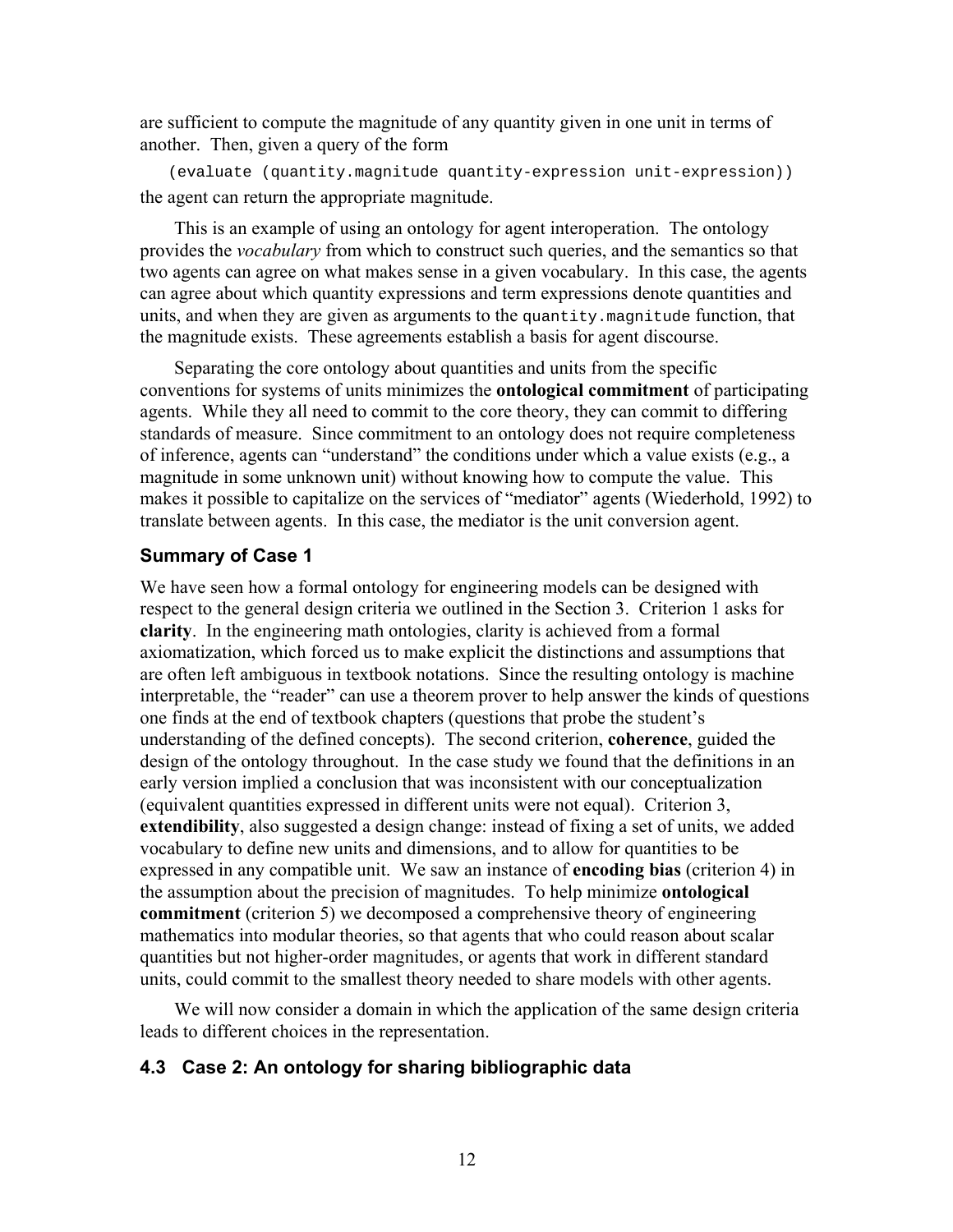The second case study involves an ontology for sharing bibliographic data, such as the information in a library's card catalog and the reference list at the end of a scholarly paper. This example will clarify some of the design issues relating ontologies and shared data.

The bibliography ontology is designed to facilitate automatic translation among existing bibliographic databases, to support the specification of reference-formatting styles independently of database or program, and to provide a knowledge-level vocabulary for interacting with network-based services such as bibliography database search.

Any such ontology describes a conceptualization, a view of a world from a particular perspective. In this ontology, the world includes information. We say that a bibliography is made up of *references*. A reference contains the information needed to identify and retrieve a publication. References contain *data* about publications; references are not the publications themselves. *Documents* are the things created by authors that can be read, viewed, listened to, etc. Books and journals are documents. There may be references for several publications per document, as in edited collections. Documents are created by *authors*, who are *people* or other *agents*. Documents are published by *publishers* at publication dates, which are *time points*. Authors and publishers have *names*, which are strings.

The bibliography ontology defines a class for each of the concepts italicized above. For example, bibliographic references are represented by instances of the class called reference. The definition of this class includes the necessary condition that a reference be associated with a document and a title. The document associated with a reference is represented by the ref.document function and the title with ref.title.

```
(defrelation REFERENCE 
; A bibliographic reference is a description of some publication 
; that uniquely identifies it, providing the information needed 
; to retrieve the associated document. A reference is 
distinguished... 
   (=> (REFERENCE ?ref) 
       (and (defined (ref.document ?ref)) 
             (defined (ref.title ?ref))))) 
(deffunction REF.DOCUMENT 
; ref.document maps references to documents 
   (=> (and (defined (REF.DOCUMENT ?ref) 
            (= (REF.DOCUMENT ?ref) ?doc)) 
       (and (reference ?ref) 
            (document ?doc)))) 
(deffunction REF.TITLE 
; ref.title maps references to title strings 
   (=> (and (defined (REF.TITLE ?ref)) 
            (= (REF.TITLE ?ref) ?title)) 
       (and (reference ?ref) 
            (title-name ?title))))
```
In a database, an entity such as a reference might be encoded as a record or relation tuple. The vocabulary for representing the data associated with these entities—the fields of a database record—are provided by unary functions and binary relations. For example, the ref.title function represents the title field of a reference, whose value is a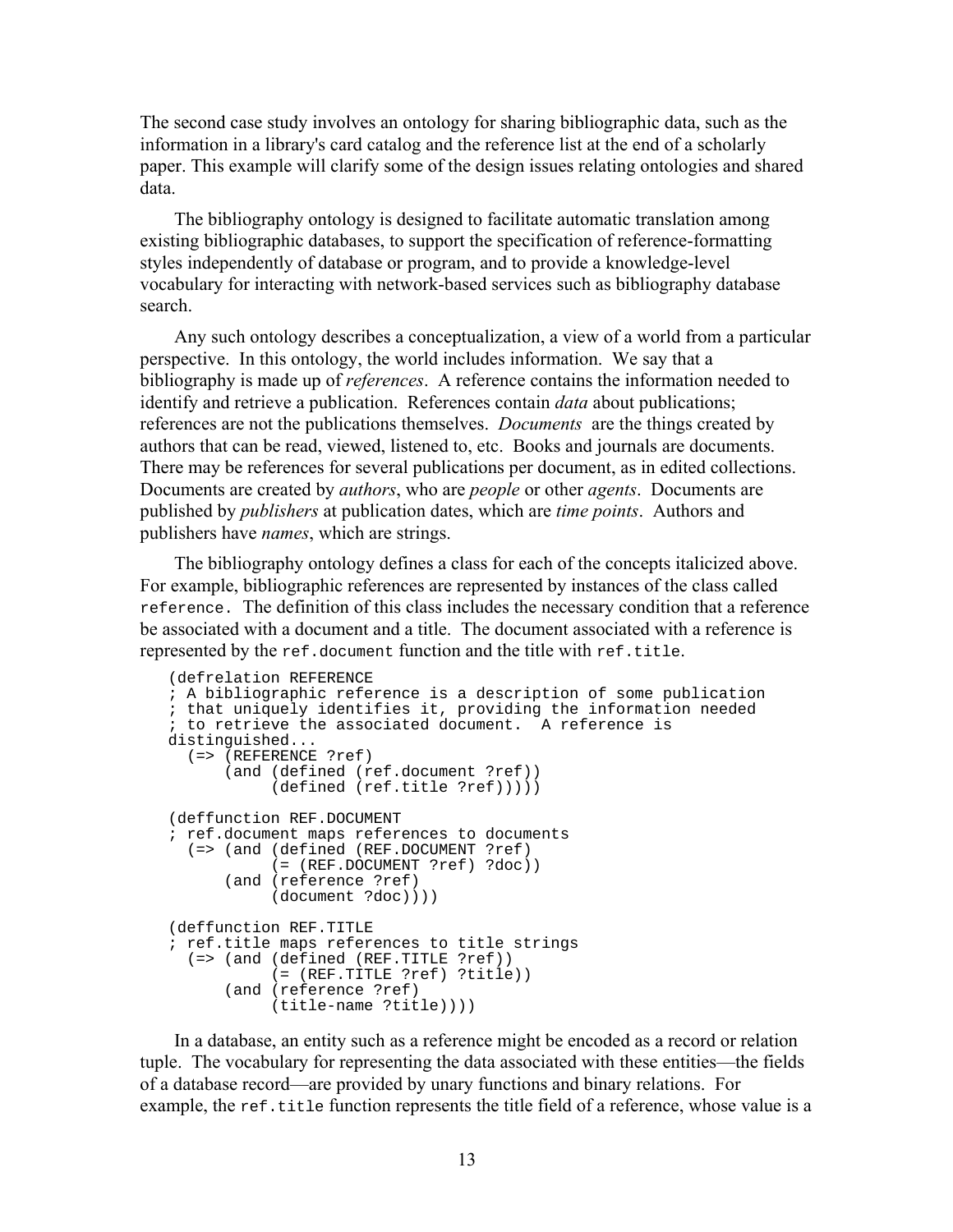title-name (a string). The sentence (defined (ref.title ?ref)) in the definition of reference states that a valid reference *must* have an associated title. Another field is the ref.year, which will be defined below. It is an "optional field" —not all references will include the year information.

The ref.document function is different from the "data field" functions. Ref.document represents the relationship between a reference and a document. The document is an element of our conceptualization, but it is not a data item like a name string or number. It is used to help specify the relationship of other data. For example, in an edited collection, all the papers share the same publication data. This is because, in the world, the papers are published in a single document. In each reference, the fields for the publisher and year of publication are determined by the publisher and year of publication of the document. This is true whether or not the document is represented in a database.

The relationships between the data in a reference and the facts about documents and authors is provided by unary functions and binary relations. Let us consider the ref.year function in detail. The function ref.year maps a reference to an integer representing the year in which the associated document was published. If the associated document was not published, then the  $r \in f$ . year function is undefined for that reference. The relationship between references, documents, and years is specified below: The ref.year of a reference is an integer that is the timepoint.year of the time point that is the doc.publication-date of the document associated with the reference.

```
(deffunction REF.YEAR 
  (= (ref.year ?ref) 
     (timepoint.year (doc.publication-date (ref.document ?ref))))) 
(deffunction DOC.PUBLICATION-DATE 
; the timepoint at which the document was published 
   (=> (and (defined doc.publication-date ?doc) 
            (= (DOC.PUBLICATION-DATE ?doc) ?date)) 
       (and (document ?doc) 
            (timepoint ?date))))
```
Notice that the mapping from references to year numbers involves an intermediate entity called a timepoint. A timepoint is a single point in real, historical time — the same for all observers and contexts. It is continuous, and its meaning is independent of the granularity at which we wish to approximate it. The date of birth of a person and the date of publication of a document are timepoints.

```
(defrelation TIMEPOINT 
; A timepoint is a point in real, historical time -- the same for all 
; observers and contexts. It is independent of measurement 
resolution. 
   (class TIMEPOINT))
```
Timepoint.year is a function from time points to integers representing the number of years since a fixed reference time point.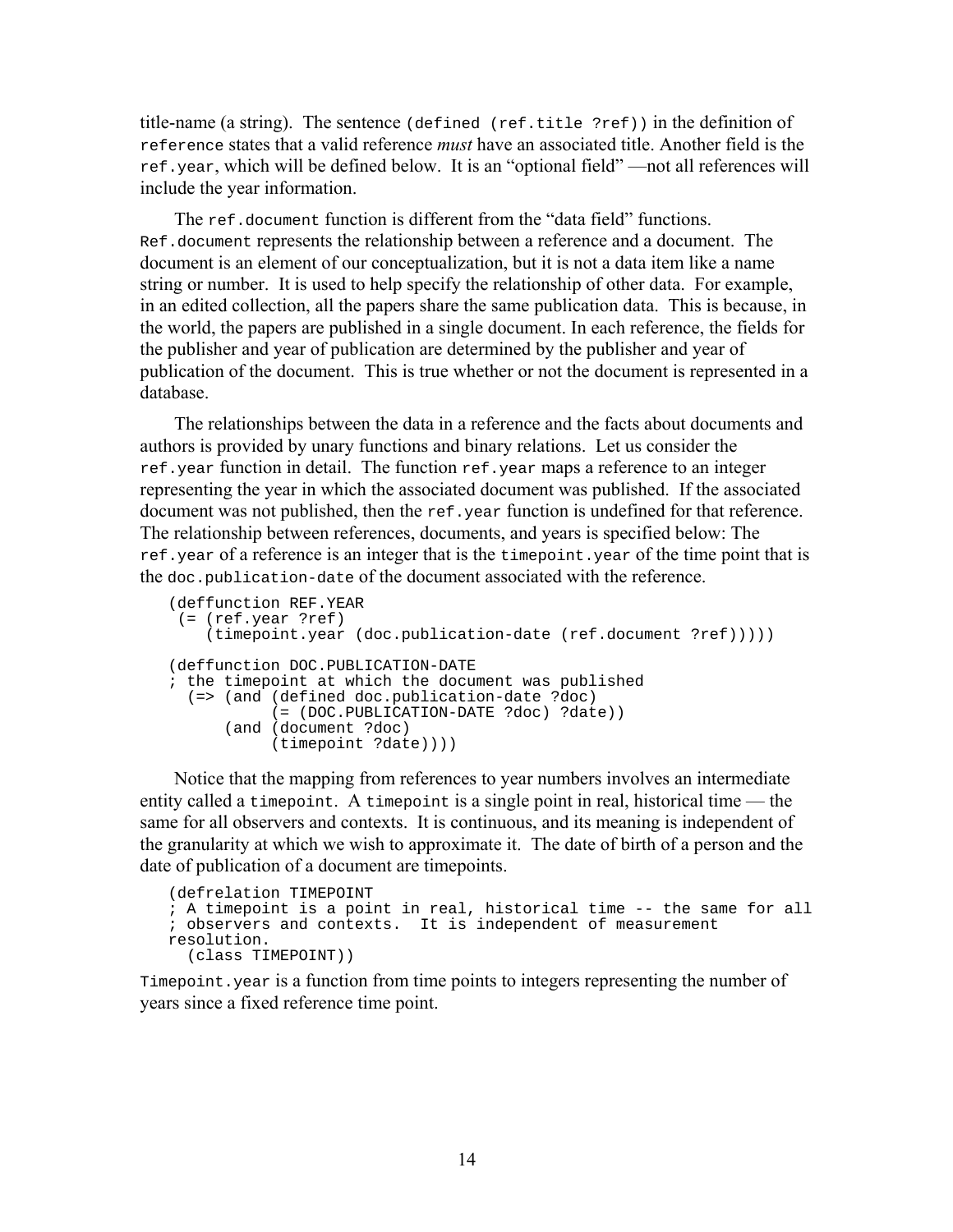```
(deffunction TIMEPOINT.YEAR 
; the number of years between a timepoint and the origin timepoint 
; of the Christian calendar. The value is an integer, rounded up. 
  (=> (and (defined (TIMEPOINT.YEAR ?t)) 
           ( = (TIMEPOINT.YEAR ?t) ?y)) (and (timepoint ?t) 
            (integer ?y)))
```
#### **Analysis**

At this point we have enough context to examine the rationale for the central design decision in this ontology: to define conceptual entities described by the data, rather than just specifying the data. Why are documents distinguished from references? Why introduce publishers and authors as independent entities when only their names appear in references? Why is a theory of time points included, when dates in references always appear as numbers and strings? Do the anticipated applications need to reason about dates, publication events, authorship, and so forth? If not, why ask them to commit to these concepts in an ontology?

One reason for introducing these entities is to be able to state *integrity constraints* about the data in the reference object. For instance, if two papers are published in the same edited collection, then one would like to ensure that their publication data (date, publisher, city, etc.) are the same. By representing documents independently of references, we are able to write such constraints. Database agents can use integrity constraints to guarantee coherence and detect data processing errors.

Representing the conceptual entities in addition to the data also provides some independence from application-specific encoding and resolution. We distinguish timepoints, rather than just talking about year numbers, for this reason. We say that documents are published at points in historical time, which, when mentioned in references, may be approximated at various levels of precision. If one reference claims that a journal article was published in "1993," and another that the article was published in "March 1993," then we have the representational machinery to determine that these two references are consistent. We could, instead, insist that all dates be represented in some canonical form, such as day/month/year. However, this would be specifying a precision that may not be available in the data, and would vary over implemented systems. Since this commitment would follow from a particular format rather than from the conceptualization, it would be a kind of **encoding bias**.

On the other hand, one might also question the rationale for describing the data (strings, numbers) at all. Why represent the name of an author separately from the author, or the integer encoding of years separately from time points? One could instead limit the ontology to the conceptual entities such as documents, authors, and time points, and leave it to the implementations to decide how a particular author might be named or date might be stored in a database. More generally, the issue is whether *identifiers* for objects are appropriate to represent in knowledge-level specifications.

Typically, the choice of identifiers for objects in a knowledge base is a symbol-level issue. For example, a database may identify employees with unique integers that serve as keys in employee records. If the identifier is an artifact of the database design, and not in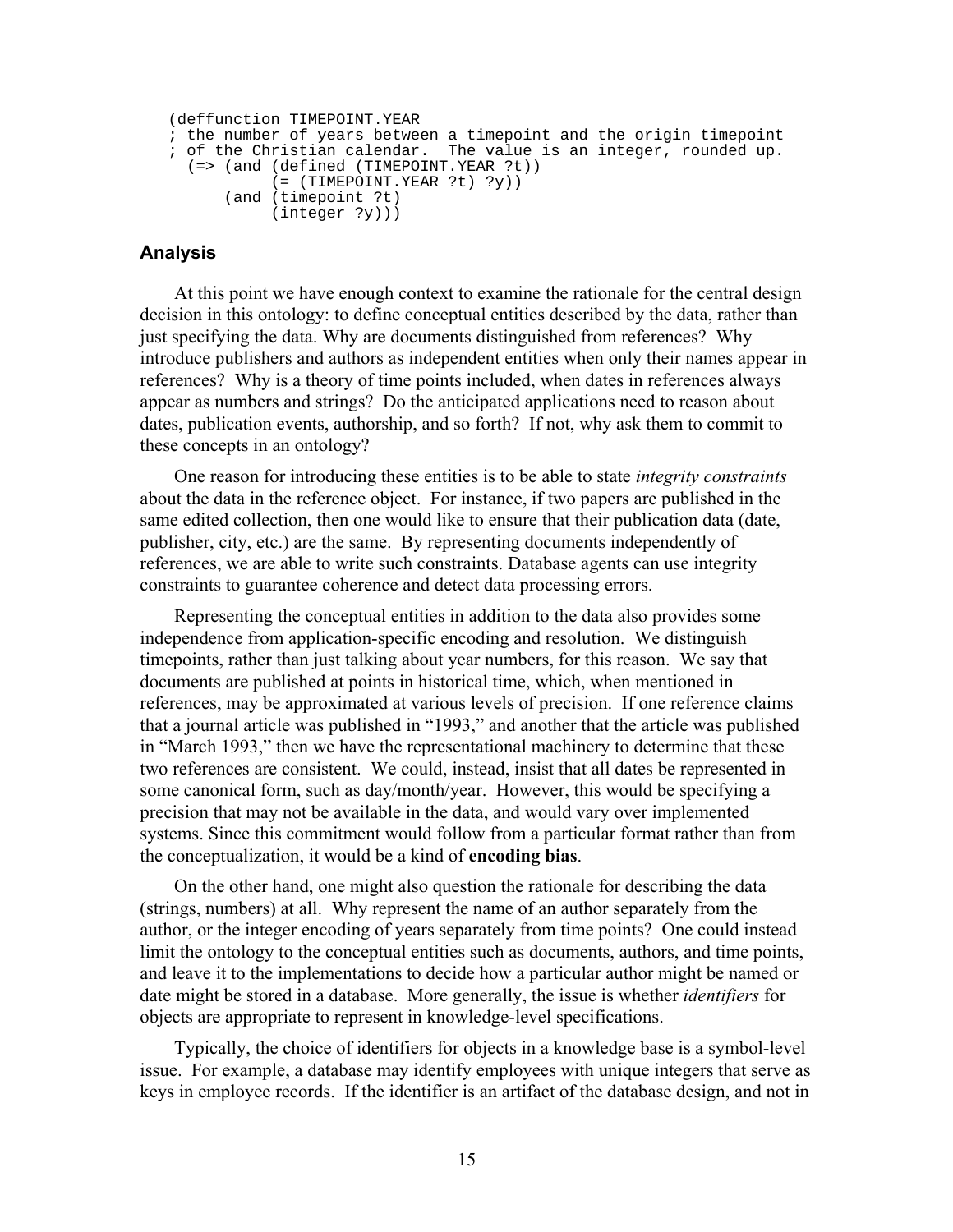the world, then it is not appropriate to include in a shared ontology. Defining employees in terms of numbers is an example of encoding bias.

In the domain of the bibliography ontology, however, symbolic identifiers such as references and names are properly in the domain of discourse. The reference object, and its data fields such as the year of publication, are in the conceptualization of the bibliographic domain. It is part of the convention of bibliographic references that years are encoded as integers. This is independent of *format*, but it is an encoding. Similarly, the names of authors are important elements of the domain. For example, an early version of the bibliography ontology was revised to accommodate the concept of pen names: multiple names for the same author. That authors sometime use pen names, and that these names are the official author names in publications, is a property of the world, not a database schema.

Nonetheless, we need to distinguish the identifiers from the entities being identified to preserve coherence. Names don't write; authors do!

The identification of dates is a more subtle case. The notion of dates in the bibliography domain assumes a coordinate system and unit of measure for historical time. The domain also has standards for the precision in which time is measured (integral years, months, and days). Why is this not an **encoding bias**? The commitment to a specific unit of measure might also seem to limit **extendibility**. Would an agent that works from a Chinese calendar be able to commit to an ontology based on the Western calendar? Compare this situation to the physical quantities ontology (Section 4.1), in which we were careful to keep the concept of a quantity independent of the unit in which it is known, and to provide a mechanism for supporting multiple, equivalent units.

The specification of a standard measurement or identification scheme does not *inherently* impose an encoding bias or limit extendibility. The bibliography ontology does not *equate* the specification of dates with the concept of points in historical time. The notion of timepoint is independent of units, just as the concept of thermodynamic temperature is independent of whether it is measured on the Kelvin or Rankine scale. The unit and coordinate system are introduced by the mapping from time points to the surface encoding of the data via functions such as timepoint.year.

The agent working on the Chinese calendar can read the date specified using the Western calendar, and convert it into the appropriate internal format. In addition, because encodings are distinguished from the conceptual entities, one can extend the existing ontology to handle unforeseen units. For example, some publication dates use the name of a season, as in "Summer 1993." A function from time points to seasons could be defined without contradicting the underlying ontology.

#### **5. Summary and discussion**

We have described five general design criteria and have given detailed examples of the design of formal ontologies for knowledge sharing. In these case studies, we found several instances of encoding bias, ranging from prescriptions of numerical precision to implicit assumptions resulting from viewing a quantity as a magnitude/unit pair. We showed that when an encoding is intrinsic to the conceptualization (integers for years),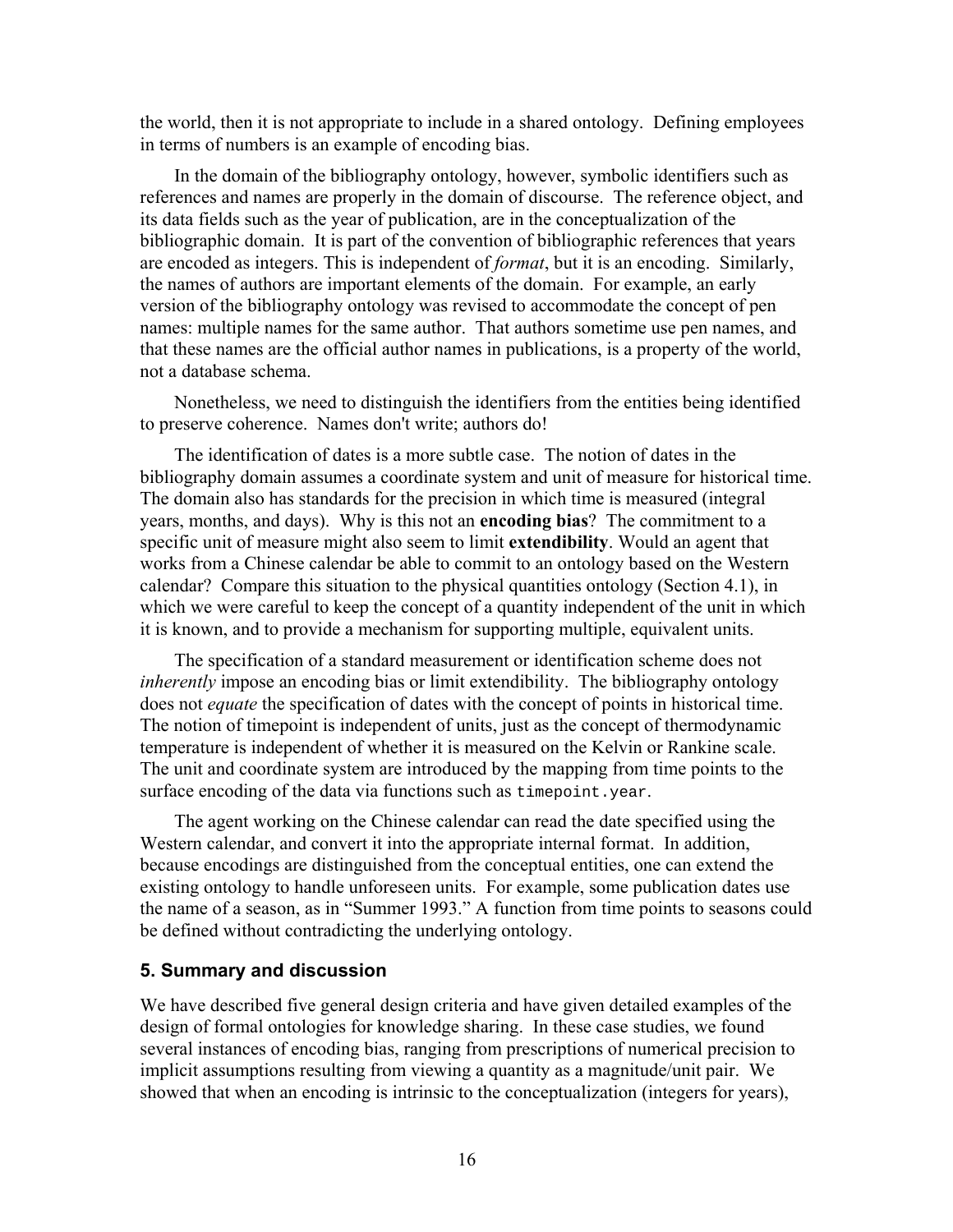encoding bias can be avoided by representing both the underlying concept (time points) and the units of measure (timepoint years). We showed how to extend the representational vocabulary (e.g., for units of measure in the engineering ontology) without overcommitment (e.g., to particular units as an exclusive standard).

We found that the evaluation of design decisions against the criteria depends on the knowledge available and the applications anticipated for a domain. In the engineering domain, we have a strong theory with which to relate the concepts of physical quantity, unit of measure, dimension, and magnitude. The ontology is specified with great clarity, since most of the concepts can be defined axiomatically. The resulting specification imposes real constraints on the implementation of agents (e.g., they are prohibited from making implicit assumptions about units), allows for program- and notation-independent knowledge bases (libraries of engineering models), and provides the basis for useful inferential services (e.g., behavior prediction and unit conversion). The ontological commitment to a strong theory is justified for the sharing of valuable mathematical models. In the bibliography domain, the theory relating references, documents, people, publishers, and dates is weak. We could have imposed a stronger theory, for instance, describing a world where all authors have permanent, unique names and the month is always known for a conference paper. That would have been imposing more ontological commitment than is necessary to share the information. It would also be incoherent, since we know that these constraints do not hold in the world being modeled.

# **Related work**

The design criteria proposed in this paper are primarily for evaluation of design decisions in choosing among representations, rather than as guidelines for generating theory. Choosing appropriate ways of conceptualizing a domain is a constructive modeling task, a topic of active research (e.g., (Ford & Bradshaw, 1993)).

The LILOG project followed a set of software engineering principles, such as modularity and abstraction, in the development of its ontology Pirlein, 1993) . These principles guide the form and organization of knowledge specifications, and are complementary to those proposed here, which pertain to choice of representation. The design of the Penman ontology (Bateman, Kasper, Moore, & Whitney, 1990) draws from knowledge of the structure and content of natural language (including the work of linguists, philosophers, psychologists, and lexicographers). Skuce and Monarch (Skuce & Monarch, 1990) recommend a similar strategy for general knowledge acquisition. In a workshop on the LILOG ontology, Simmons (Simmons, 1991) discussed contentindependent ontology design criteria, including the software engineering principles and some criteria similar to those proposed (independently) in this paper. Reporting on experience in formalizing theories of objects and their properties, he concludes that these content-independent criteria are less important than the validity of the theory itself (i.e., as a scientific theory of cognition). For both LILOG and Penman, the purpose of the ontology is to organize knowledge used for natural language processing, and so the ontology must account for distinctions found in language. In contrast, for the ontologies discussed in this paper, which specify a common conceptualization for knowledge sharing among programs, whether the conceptualization is a good model of the world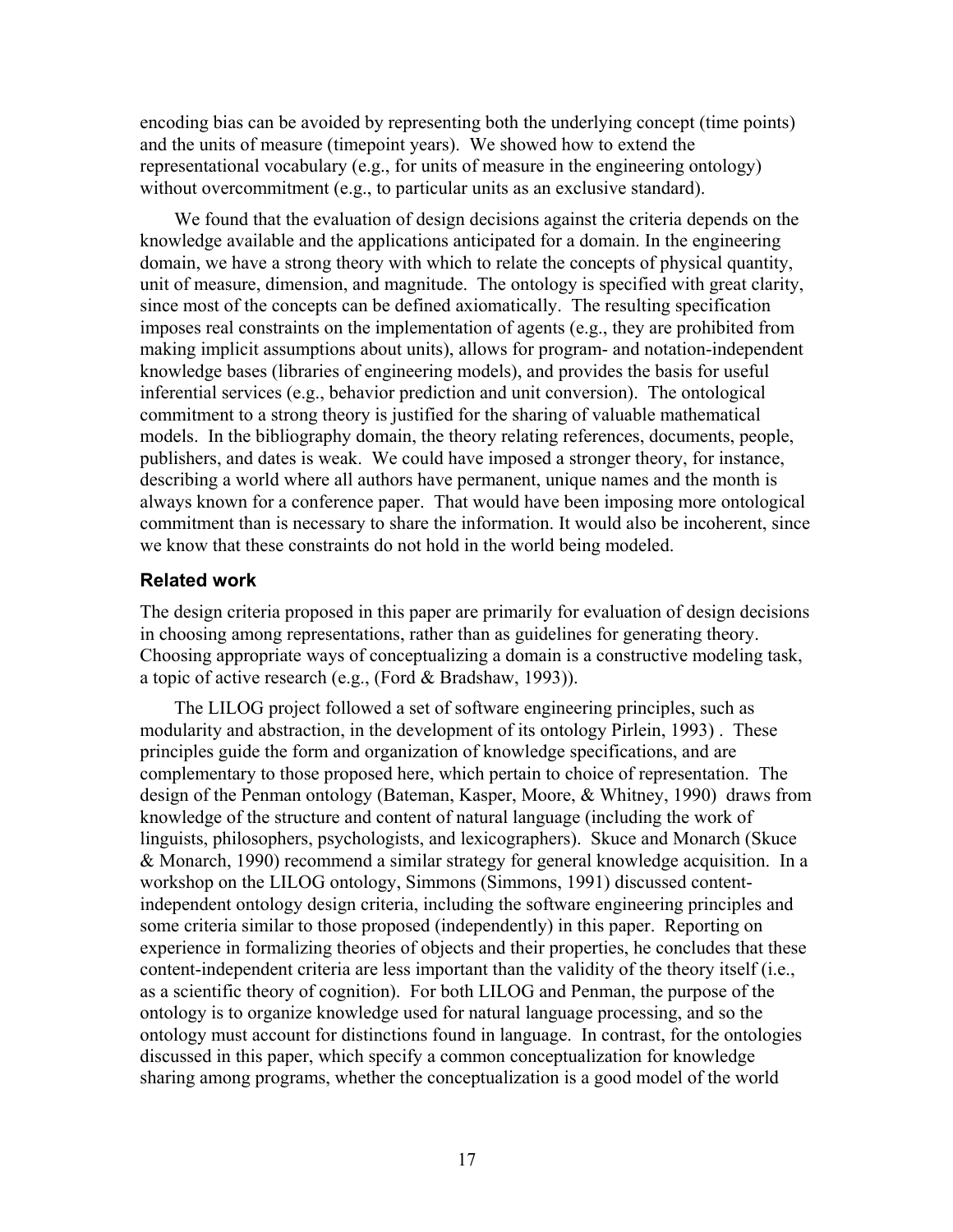was not the dominant criterion. In any case, an ontology is only a specification, and the utility of an ontology ultimately depends on the utility of the theory it represents.

Several examples of ontologies are being developed to enable knowledge sharing and reuse. The Cyc project is generating a wealth of examples (Lenat & Guha, 1990; Lenat, Guha, Pittman, Pratt, & Shepherd, 1990) and methods for partitioning knowledge bases into modular theories (Guha, 1991). Guarino (Guarino, 1992), Sowa (Sowa, 1993) and others offer content-independent guidelines for organizing concepts, relations, and individuals in an ontology. Comprehensive "top level" frameworks such as the Penman Upper Model (Bateman et al., 1990), the upper structure of LILOG, Skuce's ontology, Takagaki's adaptation of Mario Bunge's ontology (Takagaki, 1990), the Ontek ontology, and the upper reaches of Cyc's ontology offer partial designs that can be extended and instantiated for particular needs. There are a number of ontologies focusing on special representation problems, such as varieties of time (Allen, 1984; Ladkin, 1986; Shoham, 1987), space (Cohn, 1993), part-whole structure (Eschenbach & Heydrich, 1993; Gerstl & Pribbenow, 1993) causality and change (Hobbs, 1993; Terenziani, 1993). Formal specifications of domain or task specific conceptualizations are beginning to appear in the research literature. Ontologies for the sharing and reuse of knowledge about engineering models (Alberts, 1993; Kiriyama, Yamamoto, Tomiyama, & Yoshikawa, 1989), planning and scheduling (Allen & Lehrer, 1992; Hama, Hori, & Nakamura, 1993), manufacturing enterprises (Fox, 1993) and problem-solving tasks and methods (Ericksson, Puerta, & Musen, 1993; Musen, 1992; Steels, 1990; Walther, Eriksson, & Musen, 1992) can be viewed as modular building blocks for reusable knowledge bases and ontology-specific software. Of particular relevance is the KADS methodology for expert system development, which is based on sharing and reusing "models of expertise" (theories about tasks, domains, and solution strategies) (Wielinga, Velde, Schreiber, & Akkermans, 1992; Wielinga, Schreiber, & Breuker, 1992). These models are essentially ontologies, and recent work has begun to produce formal specifications (Aben, 1992; Akkermans, van Harmelen, Schreibner, & Wielinga, 1990; Angele, Fensel, & Landes, 1992; Fensel & Studer, 1993; van Harmelen & Balder, 1992)

We have a start on a technology to put such ontologies in portable form, for comparison and exchange (Genesereth  $\&$  Fikes, 1992; Gruber, 1993). With this we can begin to accumulate a corpus of examples of ontology design. As we learn more about the design of ontologies for knowledge sharing, we may be able to evolve today's preliminary design criteria into working design principles.

## **Acknowledgments**

The intellectual foundation for the ontology work is the product of a rewarding collaboration with colleagues on the ARPA Knowledge Sharing Effort, particularly Richard Fikes, Mike Genesereth, Bill Mark, Bob Neches, Ramesh Patil, Marty Tenenbaum, and Jay Weber. Thanks to Danny Bobrow, Richard Fikes, Hania Gajewska, Pat Hayes, James McGuire, and Greg Olsen for their thoughts on ontology design and thoughtful reviews of this paper. The work is supported by ARPA prime contract DAAA15-91-C-0104 through Lockheed subcontract SO70A3030R, and NASA Grants NCC 2-537 and NAG 2-581 (under ARPA Order 6822).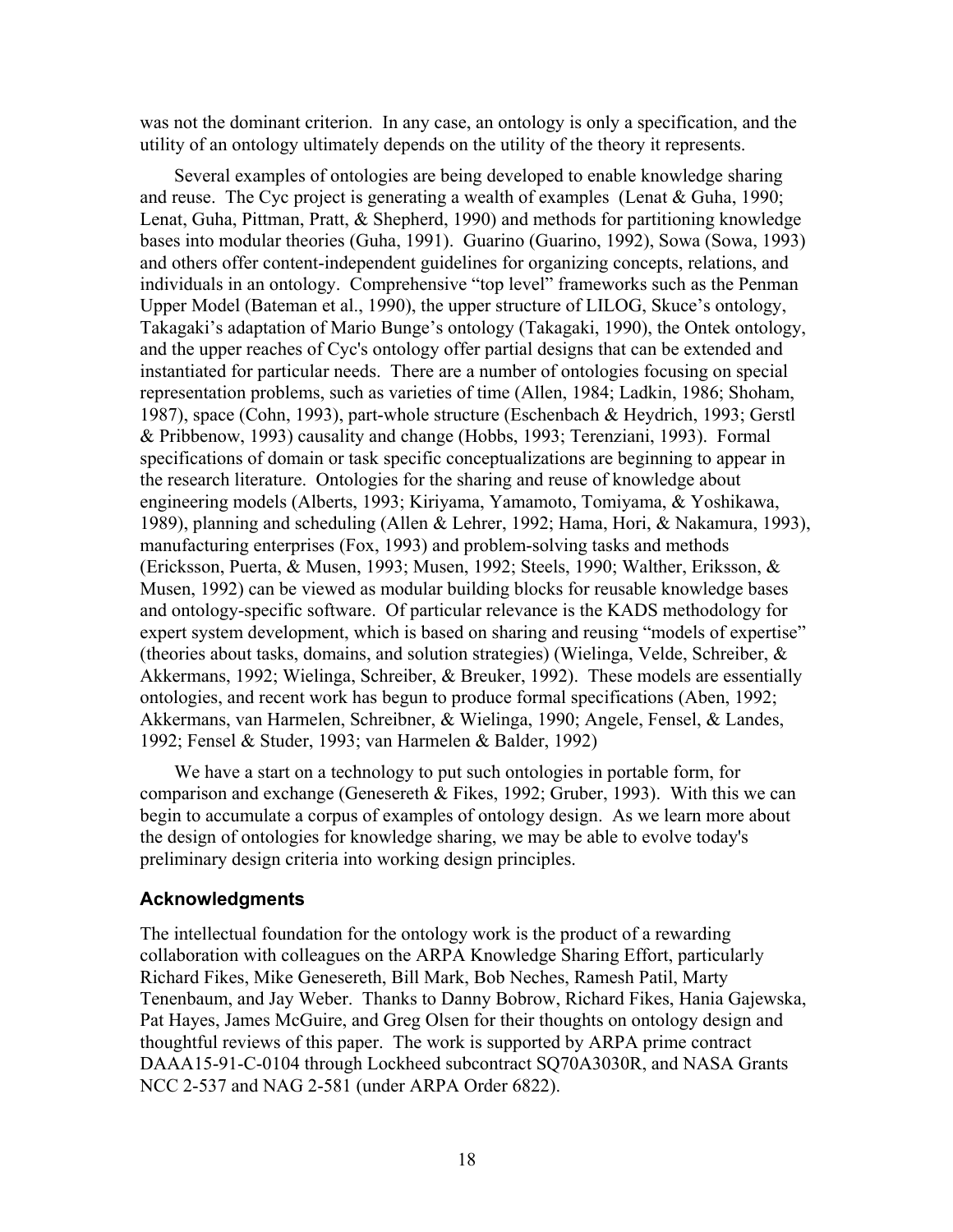#### **Bibliography**

- Aben, M. (1992). On the specification of knowledge model components. *Knowledge Acquisition for Knowledge Based Systems Workshop,* Banff.
- Akkermans, H., van Harmelen, F., Schreibner, G., & Wielinga, B. (1990). A formalization of knowledge-level models for knowledge acquisition. *International Journal of Intelligent Systems*, , .
- Alberts, L. K. (1993). *YMIR: an ontology for engineering design.* Doctoral dissertation, University of Twente.
- Allen, J., & Lehrer, N. (1992). *DARPA/Rome Laboratory Planning and Scheduling Initiative Knowledge Representation Specification Language (KRSL), Version 2.0.1 Reference Manual*. , ISX Corporation.
- Allen, J. F. (1984). Towards a general theory of action and time. *Artificial Intelligence*, **23**, 123-154.
- Angele, J., Fensel, D., & Landes, D. (1992). *Conceptual modelling with KARL: four applications*. Technical Report 231, University of Karlsruhe.
- Bateman, J. A., Kasper, R. T., Moore, J. D., & Whitney, R. A. (1990). *A General Organization of Knowledge for Natural Language Processing: The Penman Upper Model*. Technical report, USC/Information Sciences Institute, Marina del Rey, CA.
- Cohn, T. (1993). A taxonomy of logically defined qualitative spatial relations. In N. Guarino & R. Poli (Eds.), *International Workshop on Formal Ontology,* Padova, Italy.
- Cutkosky, M., Engelmore, R. S., Fikes, R. E., Gruber, T. R., Genesereth, M. R., Mark, W. S., Tenenbaum, J. M., & Weber, J. C. (1993). PACT: An experiment in integrating concurrent engineering systems. *IEEE Computer*, **26**(1), 28-37.
- Enderton, H. B. (1972). *A Mathematical Introduction to Logic*. San Diego, CA: Academic Press.
- Ericksson, H., Puerta, A., & Musen, M. A. (1993). *Generation of knowledge-acquisition tools from domain ontologies*. Technical Report KSL 93-56, Knowledge Systems Laboratory, Stanford University.
- Eschenbach, C., & Heydrich, W. (1993). Classical mereology and restricted domains. In N. Guarino & R. Poli (Eds.), *International Workshop on Formal Ontology,* Padova, Italy.
- Fensel, D., & Studer, R. (1993). *An analysis of languages which operationalize and formalize KADS models of expertise*. Technical report 237, University of Karlsruhe.
- Fikes, R., Cutkosky, M., Gruber, T., & van Baalen, J. (1991). *Knowledge Sharing Technology Project Overview*. Technical Report KSL 91-71, Stanford University, Knowledge Systems Laboratory.
- Finin, T., Weber, J., Wiederhold, G., Genesereth, M., Fritzson, R., McKay, D., McGuire, J., Pelavin, P., Shapiro, S., & Beck, C. (1992). *Specification of the KQML Agent-Communication Language*. Technical Report EIT TR 92-04, Enterprise Integration Technologies, Palo Alto, CA.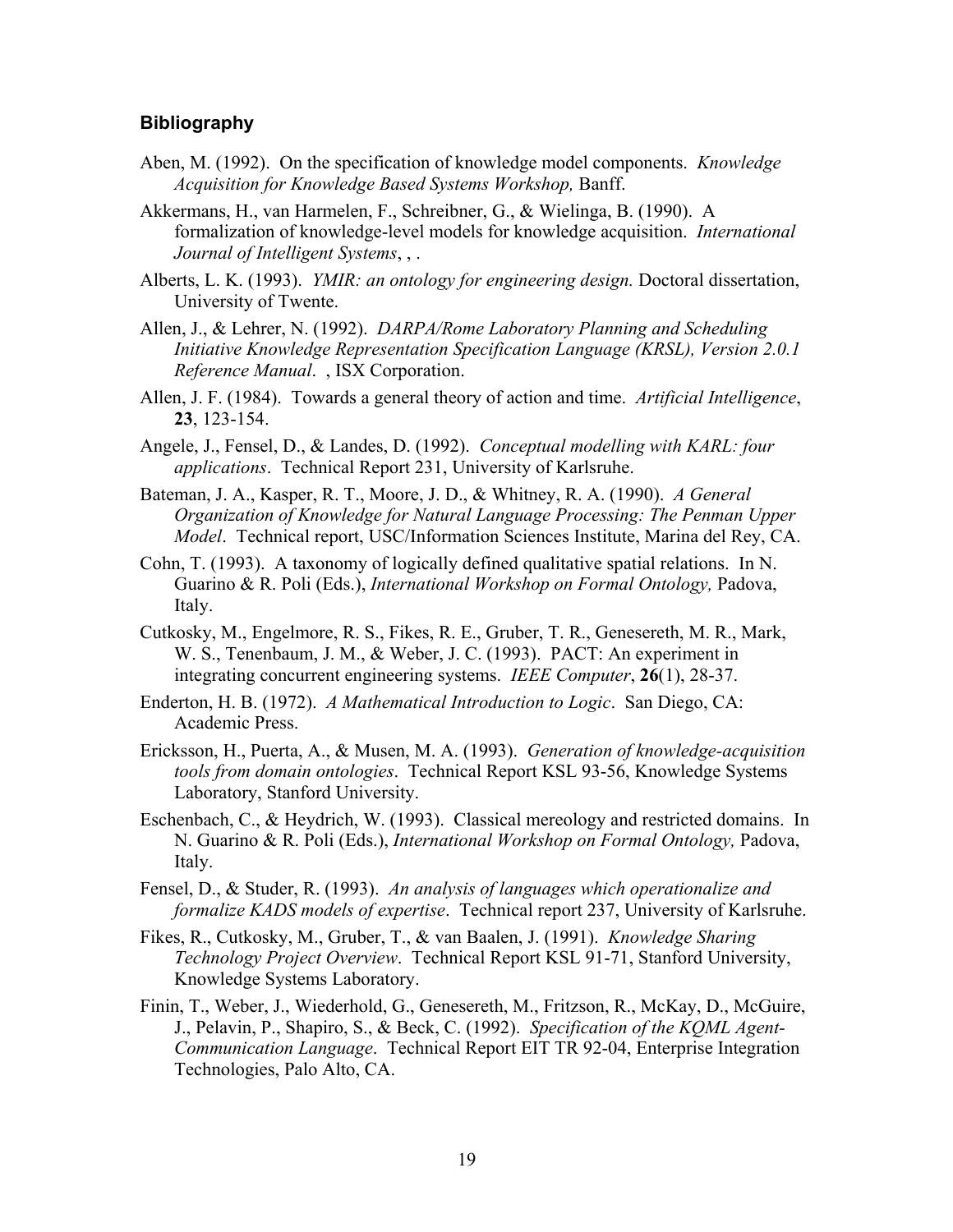- Ford, K. M., & Bradshaw, J. M. (Eds.). (1993). *Knowledge Acquisition as Modeling*. New York: John Wiley & Sons. Special issue of *International Journal of Intelligent Systems,* Volume 8, 1993.
- Fox, M. (1993). A common-sense model of the enterprise. *Proceedings of the Industrial Engineering Research Conference*. Longer version available as report from Department of Industrial Engineering, University of Toronto.
- Fulton, J. A. (1992). *Technical report on the semantic unification meta-model*. Standards working document ISO TC184/SC4/WG3 N103, IGES/PDES Organization, Dictionary/Methodology Committee. Contact James Fulton, Boeing Computer Services, P. O. Box 24346, MS 7L-64, Seattle, WA 98124-0346.
- Genesereth, M. R. (1992). An Agent-Based Framework for Software Interoperability. *Proceedings of the DARPA Software Technology Conference,* Meridian Corporation, Arlington VA, pages 359-366. Also Report Logic-92-2, Computer Science Department, Stanford University, June 1992.
- Genesereth, M. R., & Fikes, R. E. (1992). *Knowledge Interchange Format, Version 3.0 Reference Manual*. Technical Report Logic-92-1, Computer Science Department, Stanford University.
- Genesereth, M. R., & Nilsson, N. J. (1987). *Logical Foundations of Artificial Intelligence*. San Mateo, CA: Morgan Kaufmann Publishers.
- Gerstl, P., & Pribbenow, S. (1993). Midwinters, End Games, and Bodyparts: A classification of part-whole relations. In N. G. a. R. Poli (Eds.), *International Workshop on Formal Ontology,* Padova, Italy.
- Gruber, T. R. (1991). The Role of Common Ontology in Achieving Sharable, Reusable Knowledge Bases. In J. A. Allen, R. Fikes, & E. Sandewall (Eds.), *Principles of Knowledge Representation and Reasoning: Proceedings of the Second International Conference,* Cambridge, MA, pages 601-602, Morgan Kaufmann.
- Gruber, T. R. (1992). *Ontolingua: A mechanism to support portable ontologies*. Technical Report KSL 91-66, Stanford University, Knowledge Systems Laboratory. Revision.
- Gruber, T. R. (1993). A Translation Approach to Portable Ontology Specifications. *Knowledge Acquisition*, **5**, (2):199-220, 1993.
- Gruber, T. R., Tenenbaum, J. M., & Weber, J. C. (1992). Toward a knowledge medium for collaborative product development. In J. S. Gero (Eds.), *Artificial Intelligence in Design '92*. Boston: Kluwer Academic Publishers.
- Guarino, N. (1992). Concepts, Attributes, and Arbitrary Relations: Some Linguistic and Ontological Criteria for Structuring Knowledge Bases. *Data and Knowledge Engineering*, **8**, 249-261.
- Guha, R. V. (1991). *Contexts: A formalization and some applications.* doctoral dissertation, Stanford University.
- Halliday, D., & Resnick, R. (1978). *Physics*. New York: John Wiley and Sons.
- Hama, T., Hori, M., & Nakamura, Y. (1993). *Task-Specific Language Constructs for Describing Constraints in Job Assignment Problems*. Technical Report, IBM Japan.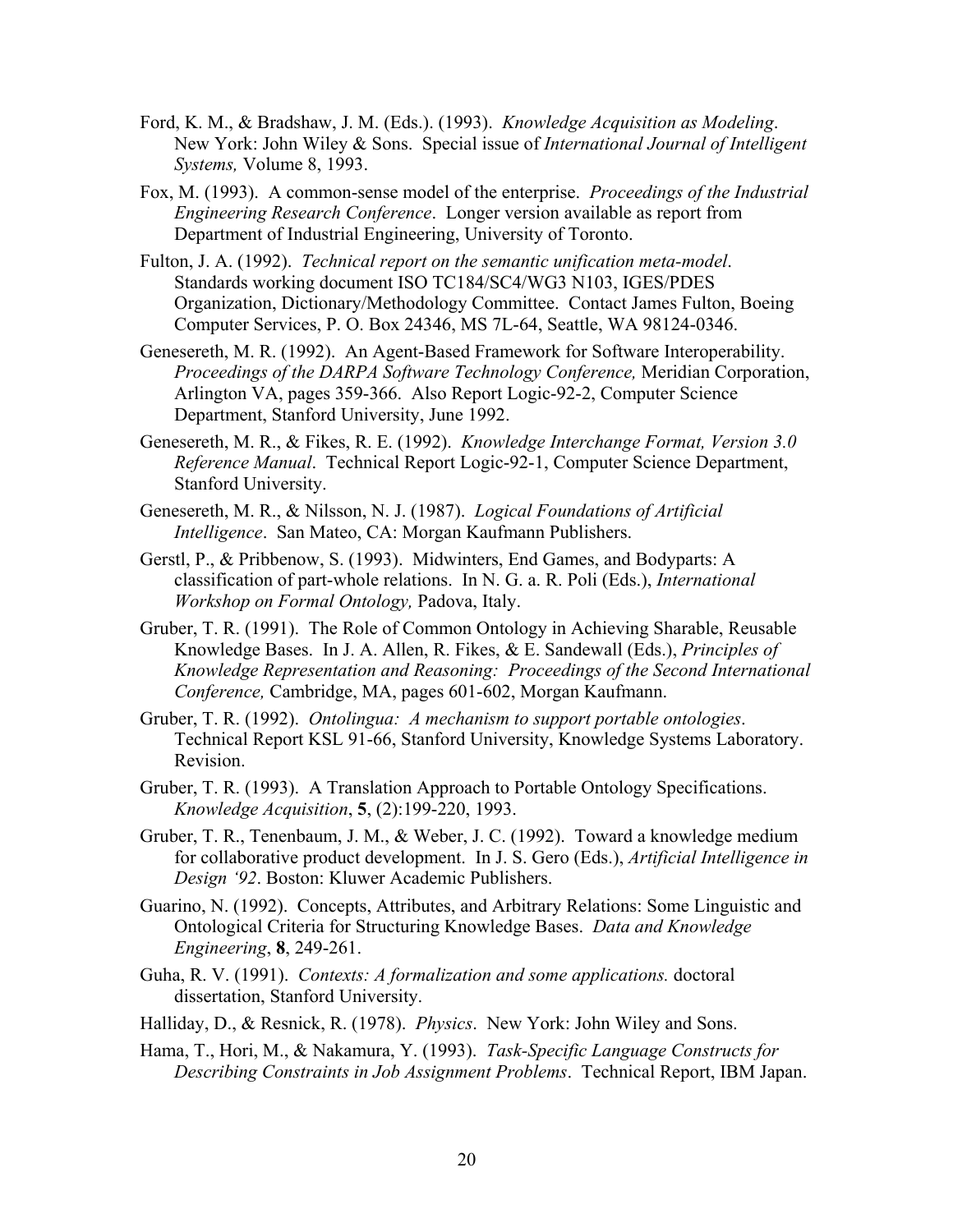- Hobbs, J. (1993). Sketch of a proposed ontology that underlies the way we talk about the world. In N. G. a. R. Poli (Eds.), *International Workshop on Formal Ontology,*  Padova, Italy.
- Kiriyama, T., Yamamoto, F., Tomiyama, T., & Yoshikawa, H. (1989). Metamodel: An integrated modeling framework for intelligent CAD. In J. S. Gero (Eds.), *Artificial Intelligence in Design*. Southampton, UK: Computational Mechanics Publications.
- Ladkin, P. (1986). Time representation: a taxonomy of interval relations. *Proceedings of the Sixth National Conference on Artificial Intelligence,* Philadelphia, pages 354- 359.
- Lenat, D. B., & Guha, R. V. (1990). *Building Large Knowledge-based Systems: Representation and Inference in the Cyc Project*. Menlo Park, CA: Addison-Wesley.
- Lenat, D. B., Guha, R. V., Pittman, K., Pratt, D., & Shepherd, M. (1990). Cyc: Toward Programs with Common Sense. *Communications of the ACM*, **33**(8), 30-49.
- Levesque, H. J. (1984). Foundations of a functional approach to knowledge representation. *Artificial Intelligence*, **23**, 155-212.
- McCarthy, J., & Hayes, P. J. (1969). Some philosophical problems from the standpoint of artificial intelligence. In B. Meltzer & D. Michie (Eds.), *Machine Intelligence 4*. Edinburgh: Edinburgh University Press.
- McGuire, J., Pelavin, R., Weber, J. C., Tenenbaum, J. M., Gruber, T. R., & Olsen, G. (1992). *SHADE: A medium for sharing design knowledge among engineering tools*. Technical Report, Lockheed Artificial Intelligence Center.
- Morik, K., Causse, K., & Boswell, R. (1991). *A Common Knowledge Representation Integrating Learning Tools*. Technical Report, GMD.
- Musen, M. A. (1992). Dimensions of knowledge sharing and reuse. *Computers and Biomedical Research*, **25**, 435-467.
- Neches, R., Fikes, R. E., Finin, T., Gruber, T. R., Patil, R., Senator, T., & Swartout, W. R. (1991). Enabling technology for knowledge sharing. *AI Magazine*, **12**(3), 16-36.
- Newell, A. (1982). The knowledge level. *Artificial Intelligence*, **18**(1), 87-127.
- Patil, R. S., Fikes, R. E., Patel-Schneider, P. F., McKay, D., Finin, T., Gruber, T. R., & Neches, R. (1992). The DARPA Knowledge Sharing Effort: Progress report. In C. Rich, B. Nebel, & W. Swartout (Eds.), *Principles of Knowledge Representation and Reasoning: Proceedings of the Third International Conference,* Cambridge, MA, Morgan Kaufmann.
- Pirlein, T. (1993). Reusing a large domain-independent knowledge base. *Proceedings of the Fifth International Conference on Software Engineering and Knowledge Engineering,* San Francisco.
- Shoham, Y. (1987). Temporal logics in AI: Semantical and ontological considerations. *Artificial Intelligence*, **33**, 89-104.
- Simmons, G. (1991). Empirical methods for "ontological engineering" Case study: objects -. In G. Klose, E. Lang, & T. Pirlein (Eds.), *Ontologie und Axiomatik der Wissensbasis von LILOG*. Berlin: Springer-Verlag.